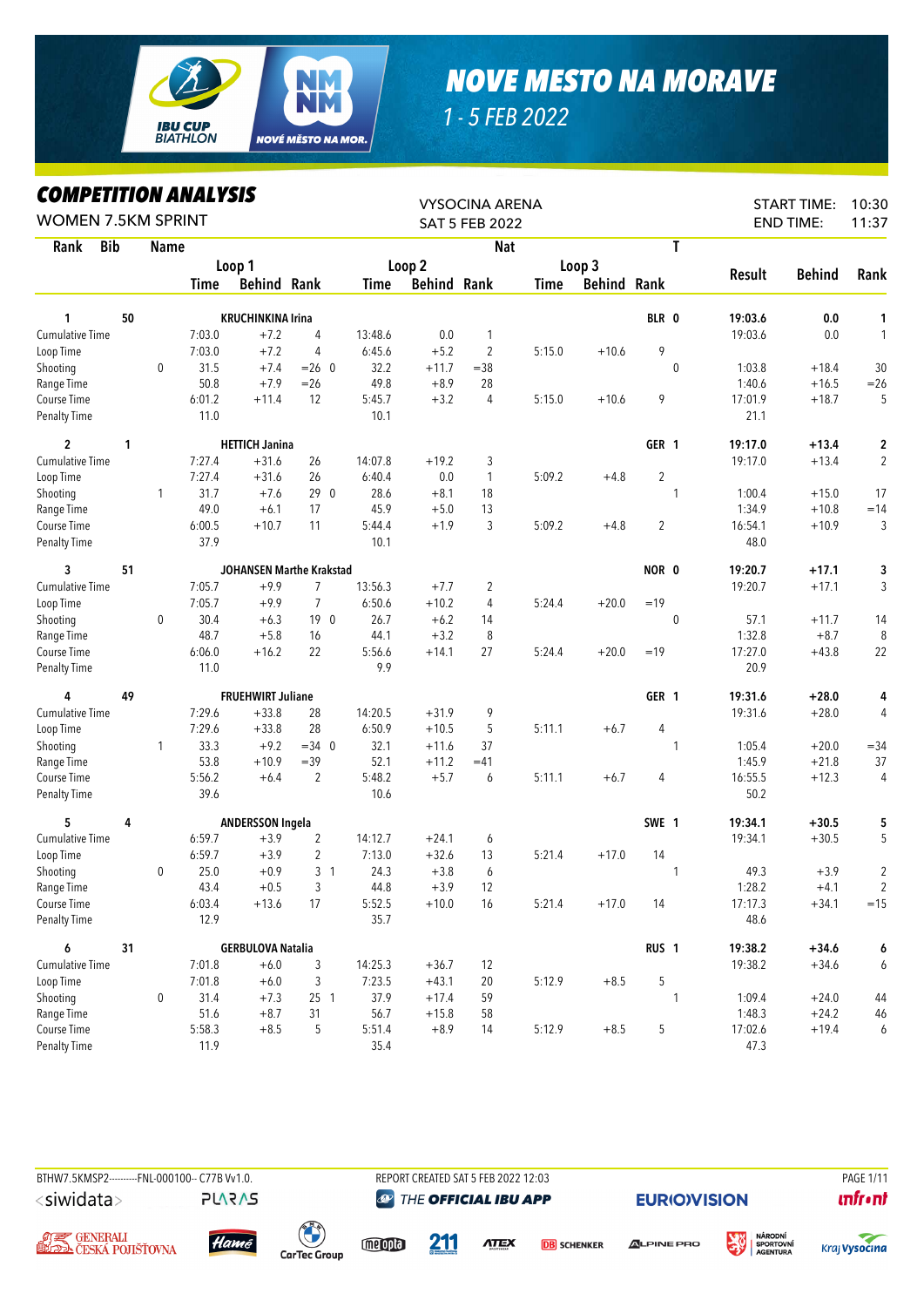| <b>Bib</b><br>Rank                 |    | <b>Name</b> |                |                           |                 |                |                    | <b>Nat</b>     |             |                    |                  | T            |                   |                    |                      |
|------------------------------------|----|-------------|----------------|---------------------------|-----------------|----------------|--------------------|----------------|-------------|--------------------|------------------|--------------|-------------------|--------------------|----------------------|
|                                    |    |             |                | Loop 1                    |                 |                | Loop <sub>2</sub>  |                |             | Loop 3             |                  |              |                   |                    |                      |
|                                    |    |             | <b>Time</b>    | <b>Behind Rank</b>        |                 | Time           | <b>Behind Rank</b> |                | <b>Time</b> | <b>Behind Rank</b> |                  |              | <b>Result</b>     | <b>Behind</b>      | Rank                 |
|                                    |    |             |                |                           |                 |                |                    |                |             |                    |                  |              |                   |                    |                      |
| 7                                  | 32 |             |                | <b>GASPARIN Elisa</b>     |                 |                |                    |                |             |                    | SUI <sub>1</sub> |              | 19:38.9           | $+35.3$            | 7                    |
| <b>Cumulative Time</b>             |    |             | 7:10.0         | $+14.2$                   | 10              | 14:25.9        | $+37.3$            | 13             |             |                    |                  |              | 19:38.9           | $+35.3$            | $\overline{7}$       |
| Loop Time                          |    |             | 7:10.0         | $+14.2$                   | 10              | 7:15.9         | $+35.5$            | 16             | 5:13.0      | $+8.6$             | 6                |              |                   |                    |                      |
| Shooting                           |    | $\mathbf 0$ | 42.0<br>1:00.1 | $+17.9$                   | 74 1<br>69      | 30.0<br>48.1   | $+9.5$             | 26             |             |                    |                  | 1            | 1:12.0<br>1:48.2  | $+26.6$            | 48                   |
| Range Time                         |    |             |                | $+17.2$<br>$+9.0$         | $\overline{7}$  |                | $+7.2$<br>$+10.9$  | $=19$<br>$=18$ |             |                    |                  |              |                   | $+24.1$            | 45<br>$\overline{7}$ |
| Course Time<br><b>Penalty Time</b> |    |             | 5:58.8<br>11.1 |                           |                 | 5:53.4<br>34.4 |                    |                | 5:13.0      | $+8.6$             | 6                |              | 17:05.2<br>45.5   | $+22.0$            |                      |
| 8                                  | 27 |             |                | <b>HOEGBERG Elisabeth</b> |                 |                |                    |                |             |                    | SWE 1            |              | 19:40.8           | $+37.2$            | 8                    |
| Cumulative Time                    |    |             | 6:55.8         | 0.0                       | $\mathbf{1}$    | 14:11.6        | $+23.0$            | 5              |             |                    |                  |              | 19:40.8           | $+37.2$            | 8                    |
| Loop Time                          |    |             | 6:55.8         | 0.0                       | 1               | 7:15.8         | $+35.4$            | 15             | 5:29.2      | $+24.8$            | 35               |              |                   |                    |                      |
| Shooting                           |    | 0           | 27.8           | $+3.7$                    | 10 <sub>1</sub> | 40.1           | $+19.6$            | 65             |             |                    |                  | 1            | 1:08.0            | $+22.6$            | 42                   |
| Range Time                         |    |             | 45.2           | $+2.3$                    | $\overline{7}$  | 58.1           | $+17.2$            | 61             |             |                    |                  |              | 1:43.3            | $+19.2$            | 31                   |
| Course Time                        |    |             | 5:58.6         | $+8.8$                    | 6               | 5:42.5         | $0.0\,$            | $\mathbf{1}$   | 5:29.2      | $+24.8$            | 35               |              | 17:10.3           | $+27.1$            | 11                   |
| <b>Penalty Time</b>                |    |             | 12.0           |                           |                 | 35.2           |                    |                |             |                    |                  |              | 47.2              |                    |                      |
| 9                                  | 29 |             |                | <b>TRABUCCHI Beatrice</b> |                 |                |                    |                |             |                    | ITA 0            |              | 19:41.1           | $+37.5$            | 9                    |
| Cumulative Time                    |    |             | 7:14.0         | $+18.2$                   | 14              | 14:16.7        | $+28.1$            | 7              |             |                    |                  |              | 19:41.1           | $+37.5$            | 9                    |
| Loop Time                          |    |             | 7:14.0         | $+18.2$                   | 14              | 7:02.7         | $+22.3$            | 8              | 5:24.4      | $+20.0$            | $=19$            |              |                   |                    |                      |
| Shooting                           |    | $\mathbf 0$ | 35.1           | $+11.0$                   | 47 0            | 33.8           | $+13.3$            | 46             |             |                    |                  | $\mathbf 0$  | 1:08.9            | $+23.5$            | 43                   |
| Range Time                         |    |             | 54.6           | $+11.7$                   | 43              | 54.2           | $+13.3$            | 49             |             |                    |                  |              | 1:48.8            | $+24.7$            | 48                   |
| Course Time                        |    |             | 6:06.8         | $+17.0$                   | $= 24$          | 5:58.4         | $+15.9$            | 31             | 5:24.4      | $+20.0$            | $=19$            |              | 17:29.6           | $+46.4$            | 25                   |
| <b>Penalty Time</b>                |    |             | 12.6           |                           |                 | 10.1           |                    |                |             |                    |                  |              | 22.7              |                    |                      |
| 10                                 | 5  |             |                | <b>GASPARIN Aita</b>      |                 |                |                    |                |             |                    | SUI <sub>1</sub> |              | 19:41.7           | $+38.1$            | 10                   |
| <b>Cumulative Time</b>             |    |             | 7:03.6         | $+7.8$                    | $=$ 5           | 14:25.2        | $+36.6$            | 11             |             |                    |                  |              | 19:41.7           | $+38.1$            | 10                   |
| Loop Time                          |    |             | 7:03.6         | $+7.8$                    | $=$ 5           | 7:21.6         | $+41.2$            | 18             | 5:16.5      | $+12.1$            | 10               |              |                   |                    |                      |
| Shooting                           |    | $\mathbf 0$ | 34.4           | $+10.3$                   | 40 1            | 36.6           | $+16.1$            | $= 54$         |             |                    |                  | 1            | 1:11.0            | $+25.6$            | $=45$                |
| Range Time                         |    |             | 52.0           | $+9.1$                    | 34              | 56.0           | $+15.1$            | 55             |             |                    |                  |              | 1:48.0            | $+23.9$            | 44                   |
| Course Time                        |    |             | 6:00.3         | $+10.5$                   | 10              | 5:52.1         | $+9.6$             | 15             | 5:16.5      | $+12.1$            | 10               |              | 17:08.9           | $+25.7$            | 8                    |
| <b>Penalty Time</b>                |    |             | 11.3           |                           |                 | 33.5           |                    |                |             |                    |                  |              | 44.8              |                    |                      |
| 11                                 | 57 |             |                | REMENOVA Zuzana           |                 |                |                    |                |             |                    | SVK 0            |              | 19:42.0           | $+38.4$            | 11                   |
| <b>Cumulative Time</b>             |    |             | 7:10.8         | $+15.0$                   | 11              | 14:09.4        | $+20.8$            | 4              |             |                    |                  |              | 19:42.0           | $+38.4$            | 11                   |
| Loop Time                          |    |             | 7:10.8         | $+15.0$                   | 11              | 6:58.6         | $+18.2$            | 7              | 5:32.6      | $+28.2$            | 43               |              |                   |                    |                      |
| Shooting                           |    | $\mathbf 0$ | 31.5           | $+7.4$                    | $= 26 \ 0$      | 25.1           | $+4.6$             | $\overline{7}$ |             |                    |                  | $\mathbf{0}$ | 56.6              | $+11.2$            | $=12$                |
| Range Time                         |    |             | 50.4           | $+7.5$                    | 25              | 43.4           | $+2.5$             | 5              |             |                    |                  |              | 1:33.8            | $+9.7$             | 10                   |
| Course Time                        |    |             | 6:09.2         | $+19.4$                   | 34              | 6:04.7         | $+22.2$            | 49             | 5:32.6      | $+28.2$            | 43               |              | 17:46.5           | $+1:03.3$          | 42                   |
| <b>Penalty Time</b>                |    |             | 11.2           |                           |                 | 10.5           |                    |                |             |                    |                  |              | 21.7              |                    |                      |
| 12                                 | 18 |             |                | <b>SLIVKO Victoria</b>    |                 |                |                    |                |             |                    | RUS <sub>1</sub> |              | 19:43.9           | $+40.3$            | 12                   |
| Cumulative Time                    |    |             | 7:06.4         | $+10.6$                   | 8               | 14:19.0        | $+30.4$            | 8              |             |                    |                  |              | 19:43.9           | $+40.3$            | 12                   |
| Loop Time                          |    |             | 7:06.4         | $+10.6$                   | 8               | 7:12.6         | $+32.2$            | 12             | 5:24.9      | $+20.5$            | $=22$            |              |                   |                    |                      |
| Shooting                           |    | 0           | 39.6           | $+15.5$                   | 67 <sub>1</sub> | 33.4           | $+12.9$            | 44             |             |                    |                  | 1            | 1:13.1            | $+27.7$            | $=50$                |
| Range Time                         |    |             | 58.8           | $+15.9$                   | $=65$           | 50.1           | $+9.2$             | 31             |             |                    |                  |              | 1:48.9            | $+24.8$            | 49                   |
| Course Time<br>Penalty Time        |    |             | 5:56.9<br>10.7 | $+7.1$                    | 3               | 5:48.4<br>34.1 | $+5.9$             | $\overline{7}$ | 5:24.9      | $+20.5$            | $= 22$           |              | 17:10.2<br>44.8   | $+27.0$            | 10                   |
| 13                                 | 42 |             |                | <b>KUKLINA Larisa</b>     |                 |                |                    |                |             |                    | RUS <sub>1</sub> |              |                   |                    |                      |
| <b>Cumulative Time</b>             |    |             |                |                           |                 |                |                    |                |             |                    |                  |              | 19:52.1           | $+48.5$            | 13                   |
|                                    |    |             | 7:31.9         | $+36.1$<br>$+36.1$        | 29<br>29        | 14:23.7        | $+35.1$            | 10             |             | $+24.0$            | 33               |              | 19:52.1           | $+48.5$            | 13                   |
| Loop Time                          |    |             | 7:31.9         |                           |                 | 6:51.8         | $+11.4$            | 6              | 5:28.4      |                    |                  |              |                   |                    |                      |
| Shooting                           |    | 1           | 35.0<br>53.0   | $+10.9$<br>$+10.1$        | $=45$ 0         | 31.5           | $+11.0$            | $= 34$<br>22   |             |                    |                  | 1            | 1:06.5            | $+21.1$            | 39                   |
| Range Time<br>Course Time          |    |             | 6:03.3         | $+13.5$                   | $= 36$<br>$=15$ | 48.5<br>5:54.1 | $+7.6$<br>$+11.6$  | $= 20$         | 5:28.4      | $+24.0$            | 33               |              | 1:41.5<br>17:25.8 | $+17.4$<br>$+42.6$ | 29<br>19             |
| Penalty Time                       |    |             | 35.6           |                           |                 | 9.2            |                    |                |             |                    |                  |              | 44.8              |                    |                      |
| 14                                 | 20 |             |                | FEMSTEINEVIK Ragnhild     |                 |                |                    |                |             |                    | NOR 3            |              | 19:58.3           | $+54.7$            | 14                   |
| Cumulative Time                    |    |             | 8:03.5         | $+1:07.7$                 | 62              | 14:53.9        | $+1:05.3$          | 18             |             |                    |                  |              | 19:58.3           | $+54.7$            | 14                   |
| Loop Time                          |    |             | 8:03.5         | $+1:07.7$                 | 62              | 6:50.4         | $+10.0$            | $\mathbf{3}$   | 5:04.4      | 0.0                | 1                |              |                   |                    |                      |
| Shooting                           |    | 3           | 29.0           | $+4.9$                    | 12 <sub>0</sub> | 32.8           | $+12.3$            | $=42$          |             |                    |                  | 3            | 1:01.8            | $+16.4$            | 24                   |
| Range Time                         |    |             | 47.6           | $+4.7$                    | 11              | 51.4           | $+10.5$            | $= 37$         |             |                    |                  |              | 1:39.0            | $+14.9$            | 18                   |
| Course Time                        |    |             | 5:49.8         | 0.0                       | $\mathbf{1}$    | 5:49.0         | $+6.5$             | 8              | 5:04.4      | 0.0                | 1                |              | 16:43.2           | $0.0\,$            | 1                    |
| Penalty Time                       |    |             | 1:26.1         |                           |                 | 10.0           |                    |                |             |                    |                  |              | 1:36.1            |                    |                      |

**PLARAS** 

BTHW7.5KMSP2---------FNL-000100-- C77B W1.0. REPORT CREATED SAT 5 FEB 2022 12:03 PAGE 2011 **@** THE OFFICIAL IBU APP

**EURIO)VISION** 

姿

 $\mathbf{u}$ front







meona

211 **ATEX** 

**DB** SCHENKER



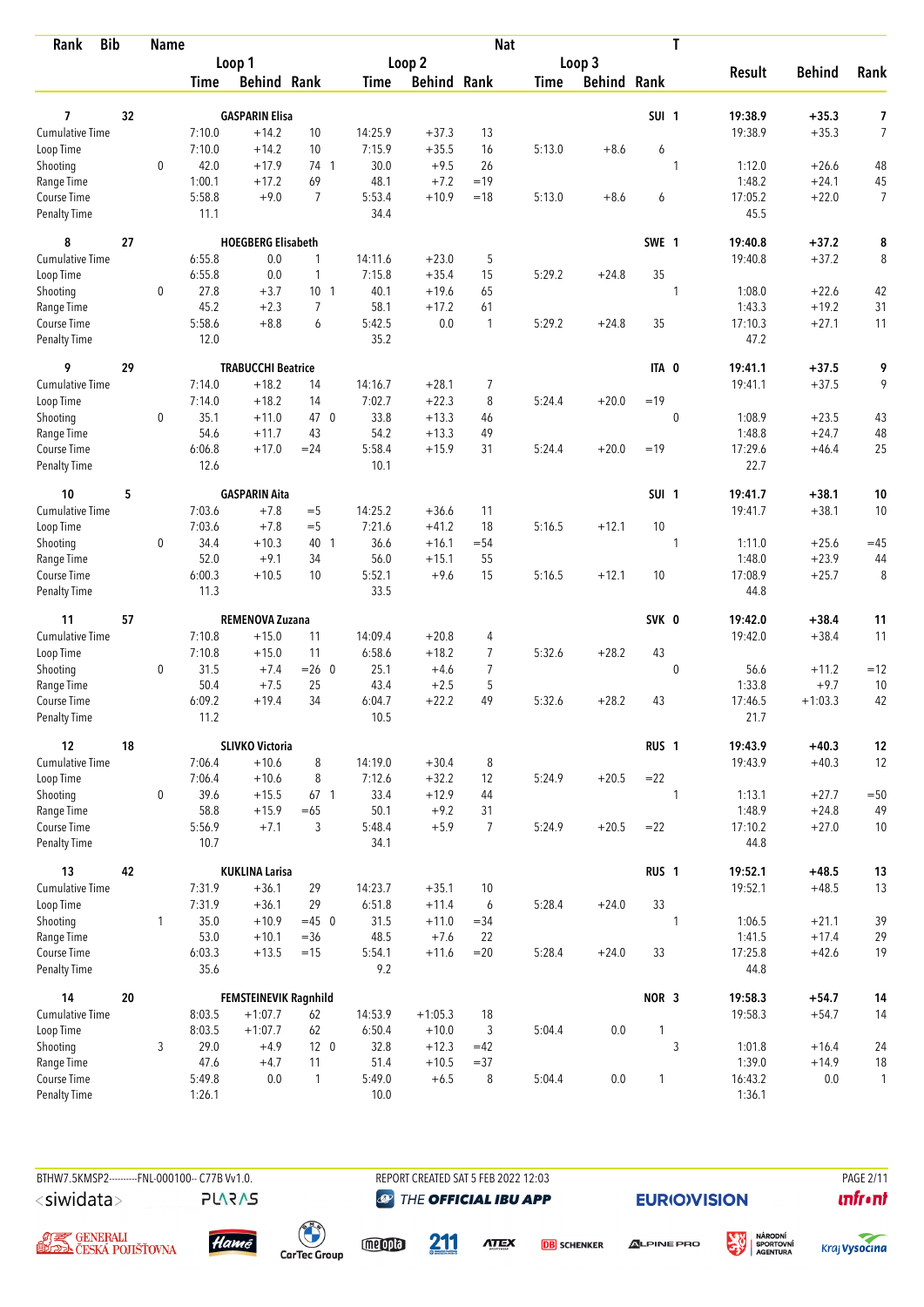| <b>Bib</b><br>Rank     |    | <b>Name</b>  |                  |                             |                |                |                      | <b>Nat</b>     |             |                    |                  | T                |               |               |                |
|------------------------|----|--------------|------------------|-----------------------------|----------------|----------------|----------------------|----------------|-------------|--------------------|------------------|------------------|---------------|---------------|----------------|
|                        |    |              |                  | Loop 1                      |                |                | Loop 2               |                |             | Loop 3             |                  |                  |               |               |                |
|                        |    |              | Time             | <b>Behind Rank</b>          |                | Time           | <b>Behind Rank</b>   |                | <b>Time</b> | <b>Behind Rank</b> |                  |                  | <b>Result</b> | <b>Behind</b> | Rank           |
| 15                     | 22 |              |                  | <b>STEINER Tamara</b>       |                |                |                      |                |             |                    | AUT <sub>1</sub> |                  | 20:02.2       | $+58.6$       | 15             |
| <b>Cumulative Time</b> |    |              | 7:21.3           | $+25.5$                     | 21             | 14:36.7        | $+48.1$              | 15             |             |                    |                  |                  | 20:02.2       | $+58.6$       | 15             |
| Loop Time              |    |              | 7:21.3           | $+25.5$                     | 21             | 7:15.4         | $+35.0$              | 14             | 5:25.5      | $+21.1$            | 25               |                  |               |               |                |
| Shooting               |    | $\mathbf 0$  | 31.2             | $+7.1$                      | $= 23 \quad 1$ | 25.4           | $+4.9$               | $=9$           |             |                    |                  | 1                | 56.6          | $+11.2$       | $=12$          |
| Range Time             |    |              | 50.0             | $+7.1$                      | $= 21$         | 44.7           | $+3.8$               | $=10$          |             |                    |                  |                  | 1:34.7        | $+10.6$       | 13             |
| Course Time            |    |              | 6:19.4           | $+29.6$                     | 59             | 5:54.9         | $+12.4$              | 24             | 5:25.5      | $+21.1$            | 25               |                  | 17:39.8       | $+56.6$       | 34             |
| <b>Penalty Time</b>    |    |              | 11.9             |                             |                | 35.8           |                      |                |             |                    |                  |                  | 47.7          |               |                |
| 16                     | 3  |              |                  | <b>BENED Camille</b>        |                |                |                      |                |             |                    | FRA 2            |                  | 20:03.0       | $+59.4$       | 16             |
| <b>Cumulative Time</b> |    |              | 7:36.9           | $+41.1$                     | 36             | 14:49.2        | $+1:00.6$            | 17             |             |                    |                  |                  | 20:03.0       | $+59.4$       | 16             |
| Loop Time              |    |              | 7:36.9           | $+41.1$                     | 36             | 7:12.3         | $+31.9$              | 11             | 5:13.8      | $+9.4$             | 8                |                  |               |               |                |
| Shooting               |    | $\mathbf{1}$ | 32.1             | $+8.0$                      | 32 1           | 28.4           | $+7.9$               | 17             |             |                    |                  | $\overline{2}$   | 1:00.6        | $+15.2$       | 19             |
| Range Time             |    |              | 51.1             | $+8.2$                      | $=28$          | 46.3           | $+5.4$               | 14             |             |                    |                  |                  | 1:37.4        | $+13.3$       | 16             |
| Course Time            |    |              | 6:07.4           | $+17.6$                     | 30             | 5:51.3         | $+8.8$               | $=12$          | 5:13.8      | $+9.4$             | 8                |                  | 17:12.5       | $+29.3$       | $=12$          |
| Penalty Time           |    |              | 38.4             |                             |                | 34.7           |                      |                |             |                    |                  |                  | 1:13.1        |               |                |
| 17                     | 74 |              |                  | <b>LANGEL Coralie</b>       |                |                |                      |                |             |                    | FRA 0            |                  | 20:03.5       | $+59.9$       | 17             |
| <b>Cumulative Time</b> |    |              | 7:26.2           | $+30.4$                     | 25             | 14:31.6        | $+43.0$              | 14             |             |                    |                  |                  | 20:03.5       | $+59.9$       | 17             |
| Loop Time              |    |              | 7:26.2           | $+30.4$                     | 25             | 7:05.4         | $+25.0$              | 9              | 5:31.9      | $+27.5$            | 42               |                  |               |               |                |
| Shooting               |    | 0            | 33.3             | $+9.2$                      | $=34$ 0        | 30.1           | $+9.6$               | 27             |             |                    |                  | $\mathbf 0$      | 1:03.5        | $+18.1$       | 29             |
| Range Time             |    |              | 54.2             | $+11.3$                     | 41             | 49.9           | $+9.0$               | $=29$          |             |                    |                  |                  | 1:44.1        | $+20.0$       | 33             |
| Course Time            |    |              | 6:19.1           | $+29.3$                     | 58             | 6:04.9         | $+22.4$              | 50             | 5:31.9      | $+27.5$            | 42               |                  | 17:55.9       | $+1:12.7$     | 52             |
| <b>Penalty Time</b>    |    |              | 12.9             |                             |                | 10.6           |                      |                |             |                    |                  |                  | 23.5          |               |                |
| 18                     | 16 |              |                  | <b>HILDEBRAND Franziska</b> |                |                |                      |                |             |                    | GER <sub>2</sub> |                  | 20:10.1       | $+1:06.5$     | 18             |
| <b>Cumulative Time</b> |    |              | 7:03.6           | $+7.8$                      | $=$ 5          | 14:43.2        | $+54.6$              | 16             |             |                    |                  |                  | 20:10.1       | $+1:06.5$     | 18             |
| Loop Time              |    |              | 7:03.6           | $+7.8$                      | $=$ 5          | 7:39.6         | $+59.2$              | 30             | 5:26.9      | $+22.5$            | $=27$            |                  |               |               |                |
| Shooting               |    | 0            | 31.8             | $+7.7$                      | 30 2           | 29.0           | $+8.5$               | 20             |             |                    |                  | $\overline{2}$   | 1:00.8        | $+15.4$       | $=20$          |
| Range Time             |    |              | 52.5             | $+9.6$                      | 35             | 47.5           | $+6.6$               | $=16$          |             |                    |                  |                  | 1:40.0        | $+15.9$       | 22             |
| Course Time            |    |              | 5:59.7           | $+9.9$                      | 8              | 5:53.0         | $+10.5$              | 17             | 5:26.9      | $+22.5$            | $= 27$           |                  | 17:19.6       | $+36.4$       | 17             |
| <b>Penalty Time</b>    |    |              | 11.4             |                             |                | 59.1           |                      |                |             |                    |                  |                  | 1:10.5        |               |                |
| 19                     | 11 |              |                  | <b>COLOMBO Caroline</b>     |                |                |                      |                |             |                    | FRA 3            |                  | 20:12.8       | $+1:09.2$     | 19             |
| <b>Cumulative Time</b> |    |              | 7:25.7           | $+29.9$                     | 24             | 15:02.8        | $+1:14.2$            | 21             |             |                    |                  |                  | 20:12.8       | $+1:09.2$     | 19             |
| Loop Time              |    |              | 7:25.7           | $+29.9$                     | 24             | 7:37.1         | $+56.7$              | $= 28$         | 5:10.0      | $+5.6$             | 3                |                  |               |               |                |
| Shooting               |    | 1            | 34.9             | $+10.8$                     | $=43$ 2        | 36.3           | $+15.8$              | 53             |             |                    |                  | 3                | 1:11.2        | $+25.8$       | 47             |
| Range Time             |    |              | 53.0             | $+10.1$                     | $= 36$         | 53.0           | $+12.1$              | 46             |             |                    |                  |                  | 1:46.0        | $+21.9$       | 38             |
| Course Time            |    |              | 5:57.1           | $+7.3$                      | 4              | 5:44.2         | $+1.7$               | $\overline{2}$ | 5:10.0      | $+5.6$             | 3                |                  | 16:51.3       | $+8.1$        | $\overline{2}$ |
| <b>Penalty Time</b>    |    |              | 35.6             |                             |                | 59.9           |                      |                |             |                    |                  |                  | 1:35.5        |               |                |
| 20<br>Cumulative Time  | 24 |              |                  | <b>ENODD Jenny</b>          |                | 15:01.5        |                      |                |             |                    | NOR <sub>2</sub> |                  | 20:19.6       | $+1:16.0$     | ${\bf 20}$     |
| Loop Time              |    |              | 7:09.8<br>7:09.8 | $+14.0$<br>$+14.0$          | 9<br>9         |                | $+1:12.9$            | 20             |             |                    | 11               |                  | 20:19.6       | $+1:16.0$     | $20\,$         |
| Shooting               |    | 0            | 30.0             | $+5.9$                      | $=16$ 2        | 7:51.7<br>43.6 | $+1:11.3$<br>$+23.1$ | 40<br>72       | 5:18.1      | $+13.7$            |                  | $\overline{2}$   | 1:13.7        | $+28.3$       | 54             |
| Range Time             |    |              | 50.1             | $+7.2$                      | 23             | 1:01.2         | $+20.3$              | 69             |             |                    |                  |                  | 1:51.3        | $+27.2$       | 52             |
| Course Time            |    |              | 6:07.9           | $+18.1$                     | 32             | 5:51.3         | $+8.8$               | $=12$          | 5:18.1      | $+13.7$            | 11               |                  | 17:17.3       | $+34.1$       | $=15$          |
| Penalty Time           |    |              | 11.8             |                             |                | 59.2           |                      |                |             |                    |                  |                  | 1:11.0        |               |                |
| 21                     | 44 |              |                  | <b>GUIGONNAT Gilonne</b>    |                |                |                      |                |             |                    | FRA 2            |                  | 20:23.7       | $+1:20.1$     | 21             |
| Cumulative Time        |    |              | 7:38.8           | $+43.0$                     | 39             | 15:05.1        | $+1:16.5$            | 23             |             |                    |                  |                  | 20:23.7       | $+1:20.1$     | 21             |
| Loop Time              |    |              | 7:38.8           | $+43.0$                     | 39             | 7:26.3         | $+45.9$              | 22             | 5:18.6      | $+14.2$            | 12               |                  |               |               |                |
| Shooting               |    | 1            | 39.1             | $+15.0$                     | $=64$ 1        | 40.6           | $+20.1$              | 67             |             |                    |                  | $\overline{2}$   | 1:19.7        | $+34.3$       | 68             |
| Range Time             |    |              | 56.3             | $+13.4$                     | $=52$          | 1:01.7         | $+20.8$              | 70             |             |                    |                  |                  | 1:58.0        | $+33.9$       | 67             |
| Course Time            |    |              | 6:04.4           | $+14.6$                     | 18             | 5:49.5         | $+7.0$               | $=9$           | 5:18.6      | $+14.2$            | 12               |                  | 17:12.5       | $+29.3$       | $=12$          |
| Penalty Time           |    |              | 38.1             |                             |                | 35.1           |                      |                |             |                    |                  |                  | 1:13.2        |               |                |
| 22                     | 36 |              |                  | <b>AUCHENTALLER Hannah</b>  |                |                |                      |                |             |                    | ITA <sub>2</sub> |                  | 20:26.2       | $+1:22.6$     | ${\bf 22}$     |
| Cumulative Time        |    |              | 7:11.0           | $+15.2$                     | 13             | 15:05.5        | $+1:16.9$            | 24             |             |                    |                  |                  | 20:26.2       | $+1:22.6$     | 22             |
| Loop Time              |    |              | 7:11.0           | $+15.2$                     | 13             | 7:54.5         | $+1:14.1$            | 45             | 5:20.7      | $+16.3$            | 13               |                  |               |               |                |
| Shooting               |    | 0            | 26.3             | $+2.2$                      | 6 <sub>2</sub> | 34.5           | $+14.0$              | 47             |             |                    |                  | $\boldsymbol{2}$ | 1:00.8        | $+15.4$       | $=20$          |
| Range Time             |    |              | 45.8             | $+2.9$                      | 8              | 53.5           | $+12.6$              | 47             |             |                    |                  |                  | 1:39.3        | $+15.2$       | 19             |
| Course Time            |    |              | 6:12.8           | $+23.0$                     | 44             | 5:58.0         | $+15.5$              | 30             | 5:20.7      | $+16.3$            | 13               |                  | 17:31.5       | $+48.3$       | 27             |
| <b>Penalty Time</b>    |    |              | 12.4             |                             |                | 1:03.0         |                      |                |             |                    |                  |                  | 1:15.4        |               |                |

BTHW7.5KMSP2---------FNL-000100-- C77B W1.0. REPORT CREATED SAT 5 FEB 2022 12:03 PAGE 3/11 **@** THE OFFICIAL IBU APP

**EURIO)VISION** 





**AJ EZ** GENERALI<br>**GLODA** ČESKÁ POJIŠŤOVNA



**PLARAS** 

 $\begin{pmatrix} 1 \\ 1 \end{pmatrix}$ <br>CarTec Group

meona 211

**ATEX DB** SCHENKER

**ALPINE PRO** 



姿

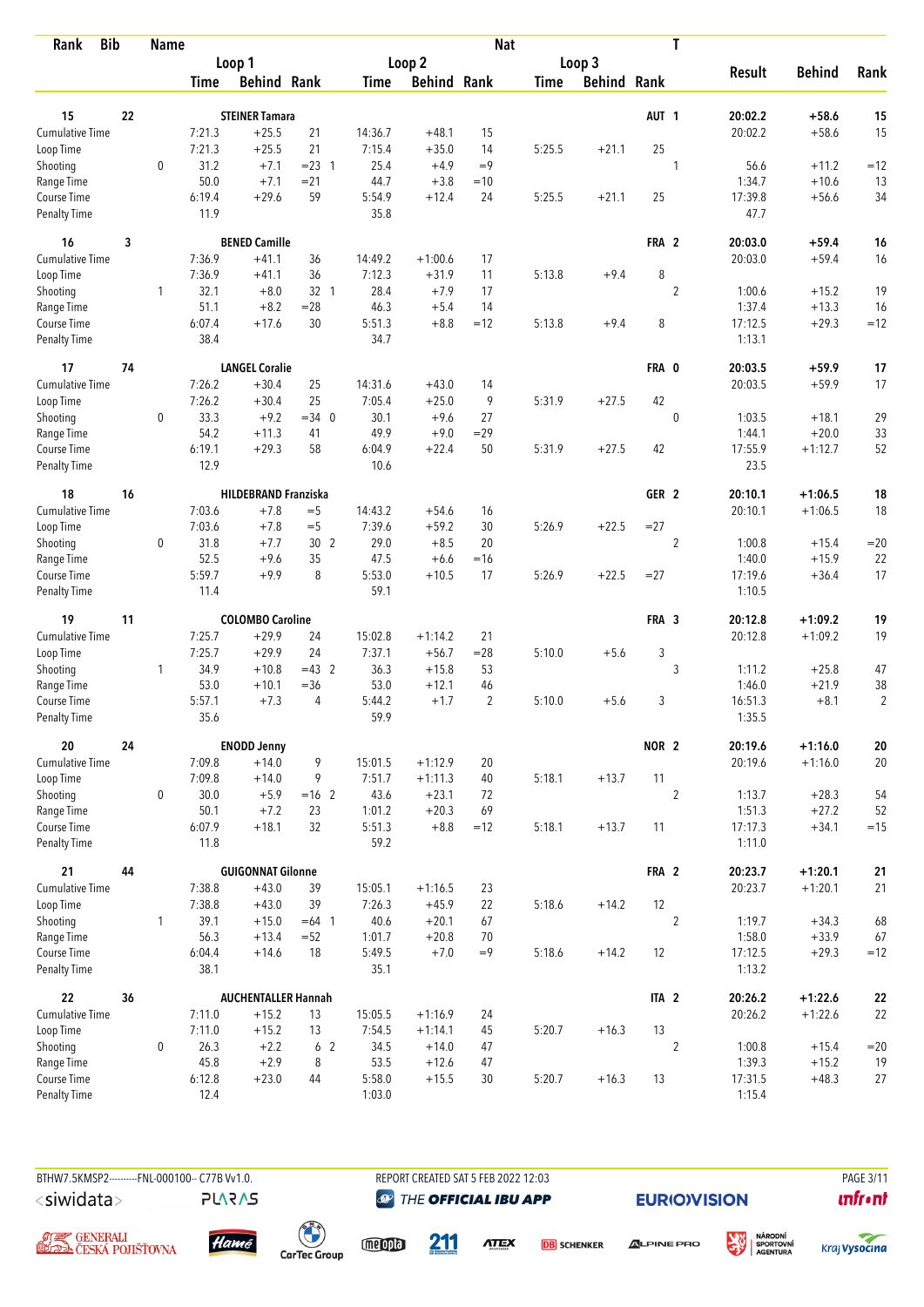| <b>Bib</b><br>Rank           |    | <b>Name</b>    |                  |                            |                 |                   |                        | <b>Nat</b>     |             |                    |                  | $\mathbf T$      |                   |                        |              |
|------------------------------|----|----------------|------------------|----------------------------|-----------------|-------------------|------------------------|----------------|-------------|--------------------|------------------|------------------|-------------------|------------------------|--------------|
|                              |    |                |                  | Loop 1                     |                 |                   | Loop <sub>2</sub>      |                |             | Loop 3             |                  |                  |                   |                        |              |
|                              |    |                | <b>Time</b>      | <b>Behind Rank</b>         |                 | Time              | <b>Behind Rank</b>     |                | <b>Time</b> | <b>Behind Rank</b> |                  |                  | <b>Result</b>     | <b>Behind</b>          | Rank         |
| 23                           | 80 |                |                  | <b>SCHNEIDER Sophia</b>    |                 |                   |                        |                |             |                    | GER <sub>2</sub> |                  | 20:27.5           | $+1:23.9$              | 23           |
| <b>Cumulative Time</b>       |    |                | 7:14.2           | $+18.4$                    | 15              | 15:03.0           | $+1:14.4$              | 22             |             |                    |                  |                  | 20:27.5           | $+1:23.9$              | 23           |
| Loop Time                    |    |                | 7:14.2           | $+18.4$                    | 15              | 7:48.8            | $+1:08.4$              | 38             | 5:24.5      | $+20.1$            | 21               |                  |                   |                        |              |
| Shooting                     |    | $\mathbf 0$    | 37.0             | $+12.9$                    | $= 56$ 2        | 38.3              | $+17.8$                | 60             |             |                    |                  | $\overline{2}$   | 1:15.4            | $+30.0$                | 58           |
| Range Time                   |    |                | 54.7             | $+11.8$                    | $=44$           | 56.2              | $+15.3$                | 56             |             |                    |                  |                  | 1:50.9            | $+26.8$                | 50           |
| Course Time                  |    |                | 6:07.1           | $+17.3$                    | 29              | 5:55.3            | $+12.8$                | 26             | 5:24.5      | $+20.1$            | 21               |                  | 17:26.9           | $+43.7$                | 21           |
| <b>Penalty Time</b>          |    |                | 12.4             |                            |                 | 57.3              |                        |                |             |                    |                  |                  | 1:09.7            |                        |              |
| 24                           | 8  |                |                  | <b>REPINC Lena</b>         |                 |                   |                        |                |             |                    | SLO 2            |                  | 20:41.7           | $+1:38.1$              | 24           |
| <b>Cumulative Time</b>       |    |                | 7:51.0           | $+55.2$                    | 48              | 15:12.4           | $+1:23.8$              | 26             |             |                    |                  |                  | 20:41.7           | $+1:38.1$              | 24           |
| Loop Time                    |    |                | 7:51.0           | $+55.2$                    | 48              | 7:21.4            | $+41.0$                | 17             | 5:29.3      | $+24.9$            | 36               |                  |                   |                        |              |
| Shooting                     |    | $\mathbf{1}$   | 34.9             | $+10.8$                    | $=43$ 1         | 30.7              | $+10.2$                | 29             |             |                    |                  | $\overline{2}$   | 1:05.6            | $+20.2$                | 36           |
| Range Time                   |    |                | 57.4             | $+14.5$                    | $= 59$          | 48.2              | $+7.3$                 | 21             |             |                    |                  |                  | 1:45.6            | $+21.5$                | $= 35$       |
| Course Time                  |    |                | 6:16.2           | $+26.4$                    | 50              | 5:57.8            | $+15.3$                | 29             | 5:29.3      | $+24.9$            | 36               |                  | 17:43.3           | $+1:00.1$              | 37           |
| <b>Penalty Time</b>          |    |                | 37.4             |                            |                 | 35.4              |                        |                |             |                    |                  |                  | 1:12.8            |                        |              |
| 25                           | 10 |                |                  | <b>NILSSON Emma</b>        |                 |                   |                        |                |             |                    | SWE <sub>2</sub> |                  | 20:42.8           | $+1:39.2$              | 25           |
| <b>Cumulative Time</b>       |    |                | 8:15.0           | $+1:19.2$                  | 68              | 15:21.3           | $+1:32.7$              | 30             |             |                    |                  |                  | 20:42.8           | $+1:39.2$              | 25           |
| Loop Time                    |    |                | 8:15.0           | $+1:19.2$                  | 68              | 7:06.3            | $+25.9$                | 10             | 5:21.5      | $+17.1$            | 15               |                  |                   |                        |              |
| Shooting                     |    | $\overline{2}$ | 40.3             | $+16.2$                    | 68 0            | 35.1              | $+14.6$                | 49             |             |                    |                  | $\boldsymbol{2}$ | 1:15.5            | $+30.1$                | 59           |
| Range Time                   |    |                | 59.3             | $+16.4$                    | 68              | 55.1              | $+14.2$                | 53             |             |                    |                  |                  | 1:54.4            | $+30.3$                | 59           |
| Course Time                  |    |                | 6:12.1           | $+22.3$                    | $=41$           | 6:01.1            | $+18.6$                | 38             | 5:21.5      | $+17.1$            | 15               |                  | 17:34.7           | $+51.5$                | 28           |
| <b>Penalty Time</b>          |    |                | 1:03.6           |                            |                 | 10.1              |                        |                |             |                    |                  |                  | 1:13.7            |                        |              |
| 26                           | 37 |                |                  | <b>LINDQVIST Nicolina</b>  |                 |                   |                        |                |             |                    | SWE 2            |                  | 20:44.4           | $+1:40.8$              | 26           |
| Cumulative Time              |    |                | 7:41.4           | $+45.6$                    | 41              | 15:06.6           | $+1:18.0$              | 25             |             |                    |                  |                  | 20:44.4           | $+1:40.8$              | 26           |
| Loop Time                    |    |                | 7:41.4           | $+45.6$                    | 41              | 7:25.2            | $+44.8$                | 21             | 5:37.8      | $+33.4$            | $=61$            |                  |                   |                        |              |
| Shooting                     |    | $\mathbf{1}$   | 24.8             | $+0.7$                     | 2 <sub>1</sub>  | 20.5              | 0.0                    | $\mathbf{1}$   |             |                    |                  | $\overline{2}$   | 45.4              | 0.0                    | 1            |
| Range Time                   |    |                | 42.9             | 0.0                        | $=1$            | 41.2              | $+0.3$                 | $\overline{2}$ |             |                    |                  |                  | 1:24.1            | 0.0                    | $\mathbf{1}$ |
| Course Time                  |    |                | 6:18.9           | $+29.1$                    | 57              | 6:07.6            | $+25.1$                | $=52$          | 5:37.8      | $+33.4$            | $=61$            |                  | 18:04.3           | $+1:21.1$              | 58           |
| <b>Penalty Time</b>          |    |                | 39.6             |                            |                 | 36.4              |                        |                |             |                    |                  |                  | 1:16.0            |                        |              |
| 27                           | 77 |                |                  | <b>DMYTRENKO Valeriya</b>  |                 |                   |                        |                |             |                    | UKR 1            |                  | 20:47.1           | $+1:43.5$              | 27           |
| <b>Cumulative Time</b>       |    |                | 7:17.5           | $+21.7$                    | 19              | 15:00.0           | $+1:11.4$              | 19             |             |                    |                  |                  | 20:47.1           | $+1:43.5$              | 27           |
| Loop Time                    |    |                | 7:17.5           | $+21.7$                    | 19              | 7:42.5            | $+1:02.1$              | 33             | 5:47.1      | $+42.7$            | 71               |                  |                   |                        |              |
| Shooting                     |    | $\mathbf 0$    | 25.2             | $+1.1$                     | 4 <sub>1</sub>  | 26.4              | $+5.9$                 | 12             |             |                    |                  | 1                | 51.7              | $+6.3$                 | 4            |
| Range Time                   |    |                | 44.4             | $+1.5$                     | 4               | 46.9              | $+6.0$                 | 15             |             |                    |                  |                  | 1:31.3            | $+7.2$                 | 6            |
| Course Time                  |    |                | 6:20.9           | $+31.1$                    | 63              | 6:16.5            | $+34.0$                | 68             | 5:47.1      | $+42.7$            | 71               |                  | 18:24.5           | $+1:41.3$              | 70           |
| <b>Penalty Time</b>          |    |                | 12.2             |                            |                 | 39.1              |                        |                |             |                    |                  |                  | 51.3              |                        |              |
| 28                           | 26 |                |                  | <b>REMENOVA Maria</b>      |                 |                   |                        |                |             |                    | SVK <sub>2</sub> |                  | 20:50.5           | $+1:46.9$              | 28           |
| <b>Cumulative Time</b>       |    |                | 7:14.3           | $+18.5$                    | 16              | 15:14.2           | $+1:25.6$              | 27             |             |                    |                  |                  | 20:50.5           | $+1:46.9$              | 28           |
| Loop Time                    |    |                | 7:14.3           | $+18.5$                    | 16              | 7:59.9            | $+1:19.5$              | 50             | 5:36.3      | $+31.9$            | 58               |                  |                   |                        |              |
| Shooting                     |    | 0              | 28.4             | $+4.3$                     | 11 <sub>2</sub> | 37.6              | $+17.1$                | 57             |             |                    |                  | $\overline{2}$   | 1:06.1            | $+20.7$                | 37           |
| Range Time                   |    |                | 48.5             | $+5.6$                     | 15              | 57.1              | $+16.2$                | $= 59$         |             |                    |                  |                  | 1:45.6            | $+21.5$                | $= 35$       |
| Course Time<br>Penalty Time  |    |                | 6:14.3<br>11.5   | $+24.5$                    | 45              | 5:58.9<br>1:03.9  | $+16.4$                | 32             | 5:36.3      | $+31.9$            | 58               |                  | 17:49.5<br>1:15.4 | $+1:06.3$              | 45           |
|                              |    |                |                  |                            |                 |                   |                        |                |             |                    |                  |                  |                   |                        |              |
| 29<br><b>Cumulative Time</b> | 33 |                |                  | <b>WIESENSARTER Marion</b> |                 |                   |                        |                |             |                    | GER <sub>3</sub> |                  | 20:51.3           | $+1:47.7$<br>$+1:47.7$ | 29           |
| Loop Time                    |    |                | 7:38.1<br>7:38.1 | $+42.3$<br>$+42.3$         | 38<br>38        | 15:37.7<br>7:59.6 | $+1:49.1$<br>$+1:19.2$ | 45<br>49       | 5:13.6      | $+9.2$             | 7                |                  | 20:51.3           |                        | 29           |
| Shooting                     |    | $\mathbf{1}$   | 35.6             | $+11.5$                    | $=48$ 2         | 42.3              | $+21.8$                | 71             |             |                    |                  | 3                | 1:17.9            | $+32.5$                | $=64$        |
| Range Time                   |    |                | 53.8             | $+10.9$                    | $=39$           | 1:00.1            | $+19.2$                | $=67$          |             |                    |                  |                  | 1:53.9            | $+29.8$                | 57           |
| Course Time                  |    |                | 6:04.6           | $+14.8$                    | $=19$           | 5:54.8            | $+12.3$                | 23             | 5:13.6      | $+9.2$             | $\overline{7}$   |                  | 17:13.0           | $+29.8$                | 14           |
| Penalty Time                 |    |                | 39.7             |                            |                 | 1:04.7            |                        |                |             |                    |                  |                  | 1:44.4            |                        |              |
| 30                           | 39 |                |                  | <b>CHAUVEAU Sophie</b>     |                 |                   |                        |                |             |                    | FRA 3            |                  | 20:51.5           | $+1:47.9$              | $30\,$       |
| Cumulative Time              |    |                | 7:15.4           | $+19.6$                    | 17              | 15:28.9           | $+1:40.3$              | 36             |             |                    |                  |                  | 20:51.5           | $+1:47.9$              | $30\,$       |
| Loop Time                    |    |                | 7:15.4           | $+19.6$                    | 17              | 8:13.5            | $+1:33.1$              | 63             | 5:22.6      | $+18.2$            | 16               |                  |                   |                        |              |
| Shooting                     |    | 0              | 44.3             | $+20.2$                    | $=75.3$         | 44.8              | $+24.3$                | 74             |             |                    |                  | 3                | 1:29.2            | $+43.8$                | 78           |
| Range Time                   |    |                | 1:02.6           | $+19.7$                    | 74              | 1:02.1            | $+21.2$                | 72             |             |                    |                  |                  | 2:04.7            | $+40.6$                | 75           |
| Course Time                  |    |                | 6:00.0           | $+10.2$                    | 9               | 5:47.0            | $+4.5$                 | 5              | 5:22.6      | $+18.2$            | 16               |                  | 17:09.6           | $+26.4$                | 9            |
| Penalty Time                 |    |                | 12.8             |                            |                 | 1:24.4            |                        |                |             |                    |                  |                  | 1:37.2            |                        |              |

BTHW7.5KMSP2----------FNL-000100-- C77B Vv1.0. <siwidata>

**PLARAS** 

REPORT CREATED SAT 5 FEB 2022 12:03 **@** THE OFFICIAL IBU APP

**EURIO)VISION** 

**PAGE 4/11**  $\mathbf{u}$ front





meona

211

**ATEX DB** SCHENKER

**ALPINE PRO** 



姿

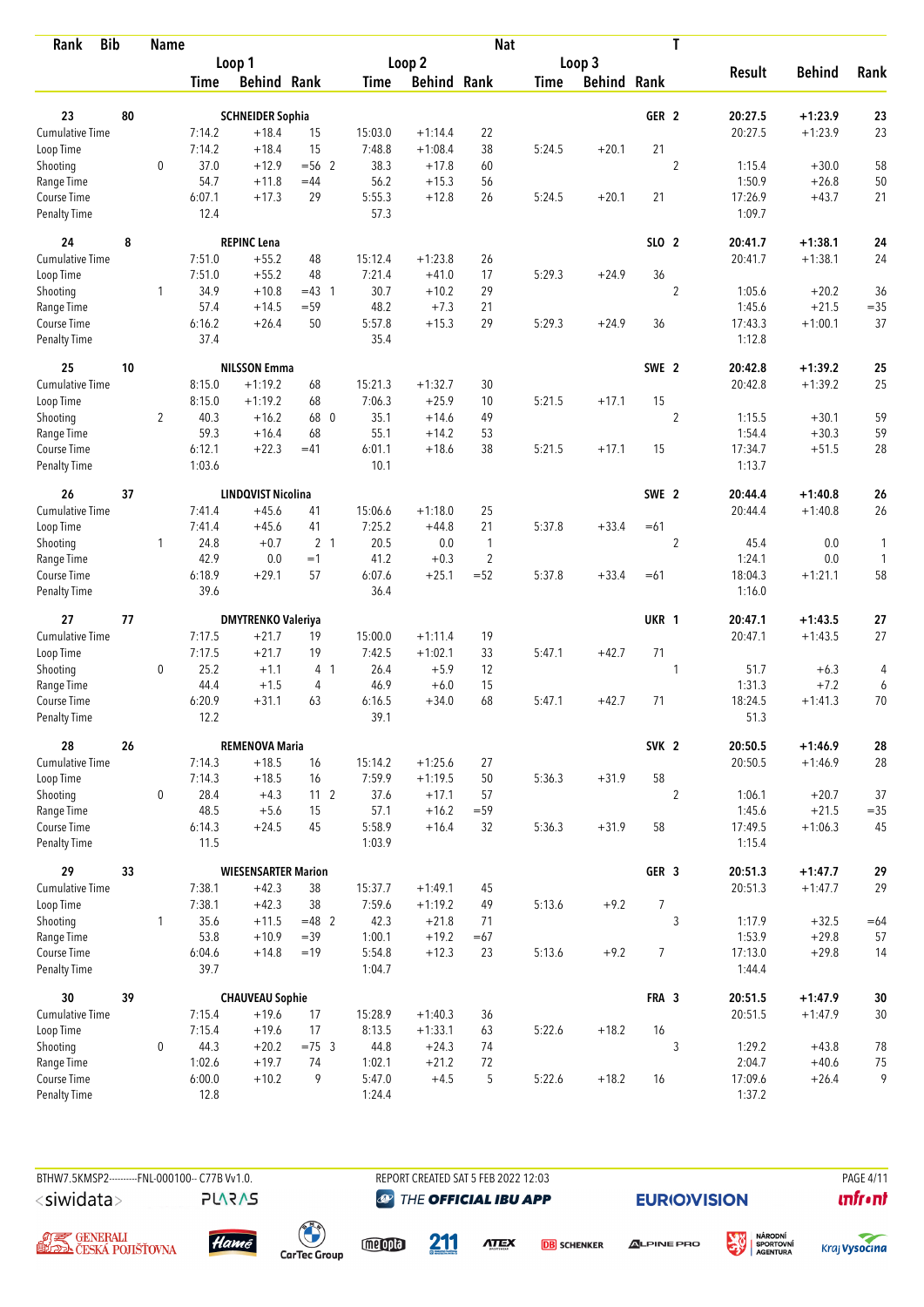| <b>Bib</b><br>Rank                 |    | <b>Name</b>    |                |                          |                       |                  |                      | <b>Nat</b>     |             |                    |                  | $\mathbf T$      |                   |               |        |
|------------------------------------|----|----------------|----------------|--------------------------|-----------------------|------------------|----------------------|----------------|-------------|--------------------|------------------|------------------|-------------------|---------------|--------|
|                                    |    |                |                | Loop 1                   |                       |                  | Loop <sub>2</sub>    |                |             | Loop 3             |                  |                  |                   |               |        |
|                                    |    |                | <b>Time</b>    | <b>Behind Rank</b>       |                       | Time             | <b>Behind Rank</b>   |                | <b>Time</b> | <b>Behind Rank</b> |                  |                  | <b>Result</b>     | <b>Behind</b> | Rank   |
| 31                                 | 61 |                |                | <b>ZHURAVOK Yuliia</b>   |                       |                  |                      |                |             |                    | UKR <sub>2</sub> |                  | 20:55.0           | $+1:51.4$     | 31     |
| <b>Cumulative Time</b>             |    |                | 7:18.5         | $+22.7$                  | 20                    | 15:17.3          | $+1:28.7$            | 29             |             |                    |                  |                  | 20:55.0           | $+1:51.4$     | 31     |
| Loop Time                          |    |                | 7:18.5         | $+22.7$                  | 20                    | 7:58.8           | $+1:18.4$            | 48             | 5:37.7      | $+33.3$            | 60               |                  |                   |               |        |
| Shooting                           |    | $\mathbf 0$    | 32.2           | $+8.1$                   | 33 2                  | 47.6             | $+27.1$              | 78             |             |                    |                  | $\overline{2}$   | 1:19.9            | $+34.5$       | 69     |
| Range Time                         |    |                | 50.8           | $+7.9$                   | $=26$                 | 1:05.4           | $+24.5$              | $=76$          |             |                    |                  |                  | 1:56.2            | $+32.1$       | 63     |
| Course Time                        |    |                | 6:16.1         | $+26.3$                  | 49                    | 5:53.4           | $+10.9$              | $=18$          | 5:37.7      | $+33.3$            | 60               |                  | 17:47.2           | $+1:04.0$     | 44     |
| <b>Penalty Time</b>                |    |                | 11.6           |                          |                       | 1:00.0           |                      |                |             |                    |                  |                  | 1:11.6            |               |        |
| 32                                 | 52 |                |                | <b>VINDISAR Klara</b>    |                       |                  |                      |                |             |                    | SLO 2            |                  | 20:55.3           | $+1:51.7$     | 32     |
| Cumulative Time                    |    |                | 7:16.9         | $+21.1$                  | 18                    | 15:15.6          | $+1:27.0$            | 28             |             |                    |                  |                  | 20:55.3           | $+1:51.7$     | 32     |
| Loop Time                          |    |                | 7:16.9         | $+21.1$                  | 18                    | 7:58.7           | $+1:18.3$            | 47             | 5:39.7      | $+35.3$            | 64               |                  |                   |               |        |
| Shooting                           |    | $\mathbf 0$    | 24.1           | 0.0                      | 1 <sup>2</sup>        | 29.5             | $+9.0$               | $= 21$         |             |                    |                  | $\overline{2}$   | 53.7              | $+8.3$        | 6      |
| Range Time                         |    |                | 42.9           | 0.0                      | $=1$                  | 47.8             | $+6.9$               | 18             |             |                    |                  |                  | 1:30.7            | $+6.6$        | 5      |
| Course Time                        |    |                | 6:23.7         | $+33.9$                  | 67                    | 6:12.8           | $+30.3$              | 66             | 5:39.7      | $+35.3$            | 64               |                  | 18:16.2           | $+1:33.0$     | 63     |
| <b>Penalty Time</b>                |    |                | 10.3           |                          |                       | 58.1             |                      |                |             |                    |                  |                  | 1:08.4            |               |        |
| 33                                 | 25 |                |                | <b>GWIZDON Magdalena</b> |                       |                  |                      |                |             |                    | POL <sub>2</sub> |                  | 20:56.1           | $+1:52.5$     | 33     |
| <b>Cumulative Time</b>             |    |                | 7:43.7         | $+47.9$                  | 42                    | 15:29.2          | $+1:40.6$            | 37             |             |                    |                  |                  | 20:56.1           | $+1:52.5$     | 33     |
| Loop Time                          |    |                | 7:43.7         | $+47.9$                  | 42                    | 7:45.5           | $+1:05.1$            | 35             | 5:26.9      | $+22.5$            | $= 27$           |                  |                   |               |        |
| Shooting                           |    | $\mathbf{1}$   | 35.8           | $+11.7$                  | $= 51$ 1              | 48.7             | $+28.2$              | 80             |             |                    |                  | $\boldsymbol{2}$ | 1:24.5            | $+39.1$       | 75     |
| Range Time                         |    |                | 56.7           | $+13.8$                  | 55                    | 1:09.1           | $+28.2$              | 80             |             |                    |                  |                  | 2:05.8            | $+41.7$       | $=76$  |
| Course Time<br><b>Penalty Time</b> |    |                | 6:10.0<br>37.0 | $+20.2$                  | 35                    | 6:00.0<br>36.4   | $+17.5$              | 36             | 5:26.9      | $+22.5$            | $= 27$           |                  | 17:36.9<br>1:13.4 | $+53.7$       | $=30$  |
|                                    |    |                |                |                          |                       |                  |                      |                |             |                    |                  |                  |                   |               |        |
| 34                                 | 34 |                |                | <b>GANDLER Anna</b>      |                       |                  |                      |                |             |                    | AUT <sub>3</sub> |                  | 20:56.8           | $+1:53.2$     | 34     |
| Cumulative Time                    |    |                | 7:33.4         | $+37.6$                  | 31                    | 15:26.5          | $+1:37.9$            | 34             |             |                    |                  |                  | 20:56.8           | $+1:53.2$     | 34     |
| Loop Time                          |    | $\mathbf{1}$   | 7:33.4<br>29.8 | $+37.6$<br>$+5.7$        | 31<br>15 <sup>2</sup> | 7:53.1<br>31.1   | $+1:12.7$<br>$+10.6$ | 44<br>30       | 5:30.3      | $+25.9$            | 40               | 3                | 1:00.9            | $+15.5$       | 22     |
| Shooting<br>Range Time             |    |                | 48.3           | $+5.4$                   | 14                    | 51.1             | $+10.2$              | 35             |             |                    |                  |                  | 1:39.4            | $+15.3$       | 20     |
| Course Time                        |    |                | 6:06.9         | $+17.1$                  | $= 27$                | 5:59.7           | $+17.2$              | 35             | 5:30.3      | $+25.9$            | 40               |                  | 17:36.9           | $+53.7$       | $=30$  |
| <b>Penalty Time</b>                |    |                | 38.2           |                          |                       | 1:02.3           |                      |                |             |                    |                  |                  | 1:40.5            |               |        |
| 35                                 | 55 |                |                | LIGHTFOOT Amanda         |                       |                  |                      |                |             |                    | GBR 3            |                  | 20:56.9           | $+1:53.3$     | 35     |
| <b>Cumulative Time</b>             |    |                | 7:33.5         | $+37.7$                  | 32                    | 15:23.0          | $+1:34.4$            | 33             |             |                    |                  |                  | 20:56.9           | $+1:53.3$     | 35     |
| Loop Time                          |    |                | 7:33.5         | $+37.7$                  | 32                    | 7:49.5           | $+1:09.1$            | 39             | 5:33.9      | $+29.5$            | $=52$            |                  |                   |               |        |
| Shooting                           |    | $\mathbf{1}$   | 30.7           | $+6.6$                   | 20 <sub>2</sub>       | 25.5             | $+5.0$               | 11             |             |                    |                  | 3                | 56.3              | $+10.9$       | $=9$   |
| Range Time                         |    |                | 50.2           | $+7.3$                   | 24                    | 44.3             | $+3.4$               | 9              |             |                    |                  |                  | 1:34.5            | $+10.4$       | 12     |
| Course Time                        |    |                | 6:06.8         | $+17.0$                  | $= 24$                | 6:03.8           | $+21.3$              | 44             | 5:33.9      | $+29.5$            | $=52$            |                  | 17:44.5           | $+1:01.3$     | 39     |
| <b>Penalty Time</b>                |    |                | 36.5           |                          |                       | 1:01.4           |                      |                |             |                    |                  |                  | 1:37.9            |               |        |
| 36                                 | 19 |                |                | <b>PASSLER Rebecca</b>   |                       |                  |                      |                |             |                    | ITA <sub>3</sub> |                  | 20:57.9           | $+1:54.3$     | 36     |
| <b>Cumulative Time</b>             |    |                | 7:38.0         | $+42.2$                  | 37                    | 15:29.9          | $+1:41.3$            | $= 38$         |             |                    |                  |                  | 20:57.9           | $+1:54.3$     | 36     |
| Loop Time                          |    |                | 7:38.0         | $+42.2$                  | 37                    | 7:51.9           | $+1:11.5$            | 42             | 5:28.0      | $+23.6$            | 32               |                  |                   |               |        |
| Shooting                           |    | $\mathbf{1}$   | 26.2           | $+2.1$                   | 5 <sub>2</sub>        | 31.7             | $+11.2$              | 36             |             |                    |                  | 3                | 58.0              | $+12.6$       | 15     |
| Range Time                         |    |                | 44.8           | $+1.9$                   | 5                     | 49.4             | $+8.5$               | 27             |             |                    |                  |                  | 1:34.2            | $+10.1$       | 11     |
| Course Time<br>Penalty Time        |    |                | 6:15.4<br>37.8 | $+25.6$                  | 47                    | 5:59.5<br>1:03.0 | $+17.0$              | 33             | 5:28.0      | $+23.6$            | 32               |                  | 17:42.9<br>1:40.8 | $+59.7$       | 36     |
| 37                                 | 84 |                |                | <b>AKHATOVA Lyudmila</b> |                       |                  |                      |                |             |                    | KAZ 1            |                  | 21:00.2           | $+1:56.6$     | $37\,$ |
| <b>Cumulative Time</b>             |    |                | 7:34.2         | $+38.4$                  | 33                    | 15:22.8          | $+1:34.2$            | $= 31$         |             |                    |                  |                  | 21:00.2           | $+1:56.6$     | 37     |
| Loop Time                          |    |                | 7:34.2         | $+38.4$                  | 33                    | 7:48.6           | $+1:08.2$            | 37             | 5:37.4      | $+33.0$            | 59               |                  |                   |               |        |
| Shooting                           |    | 0              | 36.3           | $+12.2$                  | 54 1                  | 31.5             | $+11.0$              | $= 34$         |             |                    |                  | 1                | 1:07.8            | $+22.4$       | 41     |
| Range Time                         |    |                | 55.2           | $+12.3$                  | $=49$                 | 51.9             | $+11.0$              | 40             |             |                    |                  |                  | 1:47.1            | $+23.0$       | 43     |
| Course Time                        |    |                | 6:27.5         | $+37.7$                  | 72                    | 6:18.7           | $+36.2$              | 74             | 5:37.4      | $+33.0$            | 59               |                  | 18:23.6           | $+1:40.4$     | 68     |
| Penalty Time                       |    |                | 11.5           |                          |                       | 38.0             |                      |                |             |                    |                  |                  | 49.5              |               |        |
| 38                                 | 62 |                |                | <b>BAKKEN Maren</b>      |                       |                  |                      |                |             |                    | NOR 3            |                  | 21:03.0           | $+1:59.4$     | 38     |
| <b>Cumulative Time</b>             |    |                | 8:00.9         | $+1:05.1$                | 56                    | 15:22.8          | $+1:34.2$            | $= 31$         |             |                    |                  |                  | 21:03.0           | $+1:59.4$     | $38\,$ |
| Loop Time                          |    |                | 8:00.9         | $+1:05.1$                | 56                    | 7:21.9           | $+41.5$              | 19             | 5:40.2      | $+35.8$            | 66               |                  |                   |               |        |
| Shooting                           |    | $\overline{2}$ | 26.8           | $+2.7$                   | 9 1                   | 22.6             | $+2.1$               | 3              |             |                    |                  | 3                | 49.4              | $+4.0$        | 3      |
| Range Time                         |    |                | 46.6           | $+3.7$                   | 9                     | 42.2             | $+1.3$               | $\overline{4}$ |             |                    |                  |                  | 1:28.8            | $+4.7$        | $=$ 3  |
| Course Time                        |    |                | 6:10.6         | $+20.8$                  | 37                    | 6:03.6           | $+21.1$              | 43             | 5:40.2      | $+35.8$            | 66               |                  | 17:54.4           | $+1:11.2$     | 51     |
| Penalty Time                       |    |                | 1:03.7         |                          |                       | 36.1             |                      |                |             |                    |                  |                  | 1:39.8            |               |        |



**PLARAS** 

REPORT CREATED SAT 5 FEB 2022 12:03 **@** THE OFFICIAL IBU APP

**EURIO)VISION** 

姿

**PAGE 5/11 unfront** 











**DB** SCHENKER



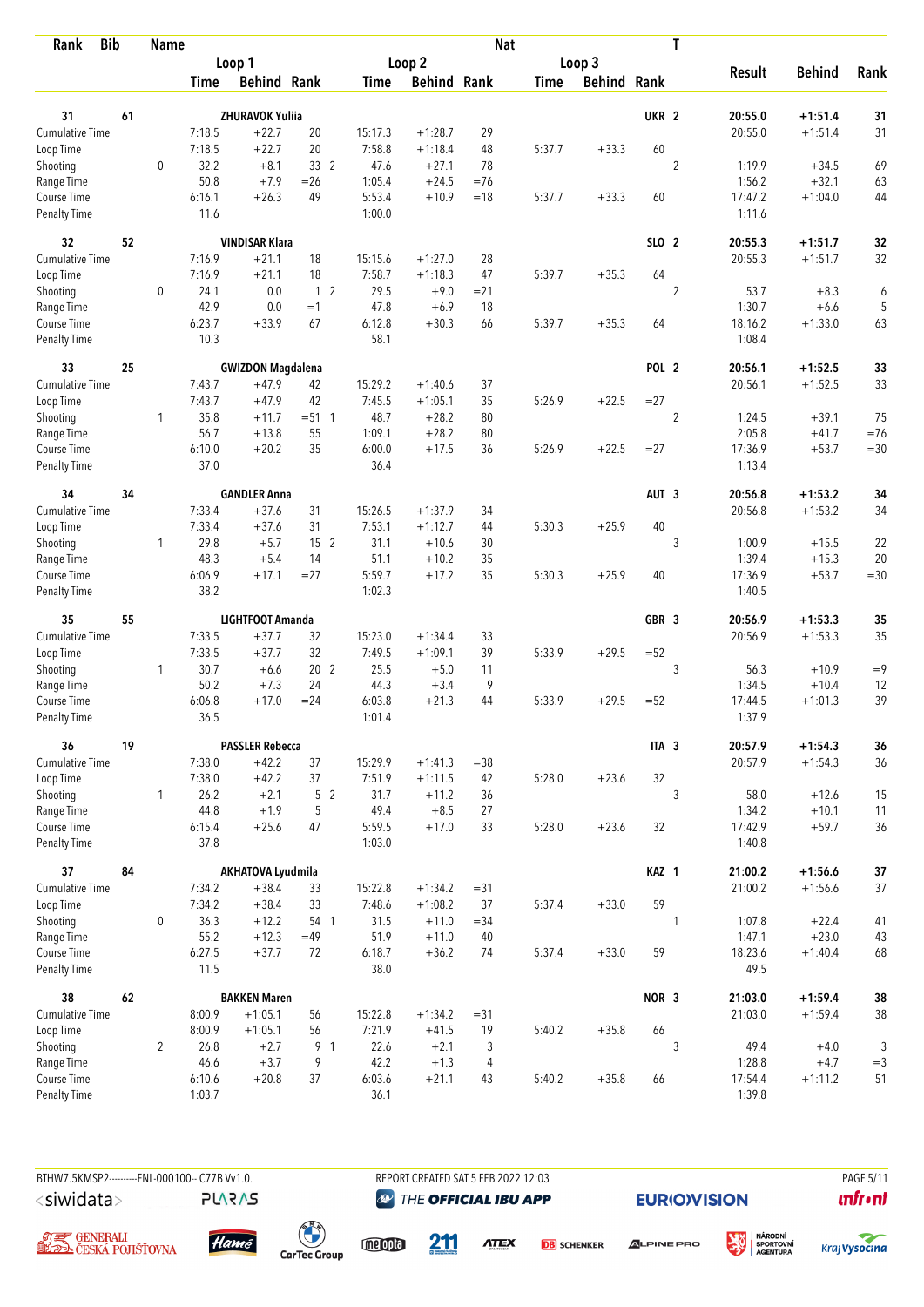| <b>Bib</b><br>Rank          |    | <b>Name</b>    |                |                              |                 |                  |                    | <b>Nat</b>   |             |                    |                  | T |                   |               |            |
|-----------------------------|----|----------------|----------------|------------------------------|-----------------|------------------|--------------------|--------------|-------------|--------------------|------------------|---|-------------------|---------------|------------|
|                             |    |                |                | Loop 1                       |                 |                  | Loop 2             |              |             | Loop 3             |                  |   |                   |               |            |
|                             |    |                | <b>Time</b>    | <b>Behind Rank</b>           |                 | Time             | <b>Behind Rank</b> |              | <b>Time</b> | <b>Behind Rank</b> |                  |   | <b>Result</b>     | <b>Behind</b> | Rank       |
| 39                          | 88 |                |                | <b>LINDQVIST Felicia</b>     |                 |                  |                    |              |             |                    | SWE 3            |   | 21:04.9           | $+2:01.3$     | 39         |
| <b>Cumulative Time</b>      |    |                | 7:10.9         | $+15.1$                      | 12              | 15:34.2          | $+1:45.6$          | 42           |             |                    |                  |   | 21:04.9           | $+2:01.3$     | 39         |
| Loop Time                   |    |                | 7:10.9         | $+15.1$                      | 12              | 8:23.3           | $+1:42.9$          | 71           | 5:30.7      | $+26.3$            | 41               |   |                   |               |            |
| Shooting                    |    | $\mathbf 0$    | 29.7           | $+5.6$                       | 14 <sup>3</sup> | 32.3             | $+11.8$            | 40           |             |                    |                  | 3 | 1:02.0            | $+16.6$       | 25         |
| Range Time                  |    |                | 49.1           | $+6.2$                       | 18              | 51.4             | $+10.5$            | $= 37$       |             |                    |                  |   | 1:40.5            | $+16.4$       | 25         |
| Course Time                 |    |                | 6:10.1         | $+20.3$                      | 36              | 6:10.4           | $+27.9$            | 60           | 5:30.7      | $+26.3$            | 41               |   | 17:51.2           | $+1:08.0$     | 46         |
| <b>Penalty Time</b>         |    |                | 11.7           |                              |                 | 1:21.5           |                    |              |             |                    |                  |   | 1:33.2            |               |            |
| 40                          | 65 |                |                | <b>KEBINGER Hanna</b>        |                 |                  |                    |              |             |                    | GER <sub>3</sub> |   | 21:05.4           | $+2:01.8$     | 40         |
| Cumulative Time             |    |                | 7:33.1         | $+37.3$                      | 30              | 15:40.2          | $+1:51.6$          | 47           |             |                    |                  |   | 21:05.4           | $+2:01.8$     | 40         |
| Loop Time                   |    |                | 7:33.1         | $+37.3$                      | 30              | 8:07.1           | $+1:26.7$          | 56           | 5:25.2      | $+20.8$            | 24               |   |                   |               |            |
| Shooting                    |    | $\mathbf{1}$   | 31.9           | $+7.8$                       | 312             | 46.1             | $+25.6$            | 77           |             |                    |                  | 3 | 1:18.0            | $+32.6$       | 66         |
| Range Time                  |    |                | 51.9           | $+9.0$                       | 33              | 1:05.8           | $+24.9$            | 78           |             |                    |                  |   | 1:57.7            | $+33.6$       | 66         |
| Course Time                 |    |                | 6:01.7         | $+11.9$                      | 13              | 5:59.6           | $+17.1$            | 34           | 5:25.2      | $+20.8$            | 24               |   | 17:26.5           | $+43.3$       | 20         |
| <b>Penalty Time</b>         |    |                | 39.5           |                              |                 | 1:01.7           |                    |              |             |                    |                  |   | 1:41.2            |               |            |
| 41                          | 38 |                |                | <b>CHIRKOVA Elena</b>        |                 |                  |                    |              |             |                    | ROU <sub>3</sub> |   | 21:08.3           | $+2:04.7$     | 41         |
| Cumulative Time             |    |                | 8:01.4         | $+1:05.6$                    | $= 58$          | 15:28.7          | $+1:40.1$          | 35           |             |                    |                  |   | 21:08.3           | $+2:04.7$     | 41         |
| Loop Time                   |    |                | 8:01.4         | $+1:05.6$                    | $= 58$          | 7:27.3           | $+46.9$            | 24           | 5:39.6      | $+35.2$            | 63               |   |                   |               |            |
| Shooting                    |    | $\overline{2}$ | 30.0           | $+5.9$                       | $=16 \quad 1$   | 23.1             | $+2.6$             | 4            |             |                    |                  | 3 | 53.2              | $+7.8$        | $\sqrt{5}$ |
| Range Time                  |    |                | 47.9           | $+5.0$                       | 13              | 40.9             | 0.0                | $\mathbf{1}$ |             |                    |                  |   | 1:28.8            | $+4.7$        | $=$ 3      |
| Course Time                 |    |                | 6:08.4         | $+18.6$                      | 33              | 6:10.5           | $+28.0$            | $=61$        | 5:39.6      | $+35.2$            | 63               |   | 17:58.5           | $+1:15.3$     | 55         |
| Penalty Time                |    |                | 1:05.1         |                              |                 | 35.9             |                    |              |             |                    |                  |   | 1:41.0            |               |            |
| 42                          | 53 |                |                | <b>CADURISCH Irene</b>       |                 |                  |                    |              |             |                    | SUI <sub>4</sub> |   | 21:09.8           | $+2:06.2$     | 42         |
| <b>Cumulative Time</b>      |    |                | 7:25.2         | $+29.4$                      | 23              | 15:36.5          | $+1:47.9$          | 44           |             |                    |                  |   | 21:09.8           | $+2:06.2$     | 42         |
| Loop Time                   |    |                | 7:25.2         | $+29.4$                      | 23              | 8:11.3           | $+1:30.9$          | 61           | 5:33.3      | $+28.9$            | 48               |   |                   |               |            |
| Shooting                    |    | $\mathbf{1}$   | 26.6           | $+2.5$                       | 7 <sub>3</sub>  | 28.8             | $+8.3$             | 19           |             |                    |                  | 4 | 55.5              | $+10.1$       | 8          |
| Range Time                  |    |                | 44.9           | $+2.0$                       | 6               | 48.1             | $+7.2$             | $=19$        |             |                    |                  |   | 1:33.0            | $+8.9$        | 9          |
| Course Time                 |    |                | 6:03.3         | $+13.5$                      | $=15$           | 5:54.4           | $+11.9$            | 22           | 5:33.3      | $+28.9$            | 48               |   | 17:31.0           | $+47.8$       | 26         |
| <b>Penalty Time</b>         |    |                | 37.0           |                              |                 | 1:28.8           |                    |              |             |                    |                  |   | 2:05.8            |               |            |
| 43                          | 63 |                |                | <b>GERAGHTY-MOATS Tara</b>   |                 |                  |                    |              |             |                    | USA 3            |   | 21:10.4           | $+2:06.8$     | 43         |
| Cumulative Time             |    |                | 8:04.7         | $+1:08.9$                    | 63              | 15:44.7          | $+1:56.1$          | 49           |             |                    |                  |   | 21:10.4           | $+2:06.8$     | 43         |
| Loop Time                   |    |                | 8:04.7         | $+1:08.9$                    | 63              | 7:40.0           | $+59.6$            | 31           | 5:25.7      | $+21.3$            | 26               |   |                   |               |            |
| Shooting                    |    | $\overline{2}$ | 38.1           | $+14.0$                      | $=61$ 1         | 41.5             | $+21.0$            | 69           |             |                    |                  | 3 | 1:19.6            | $+34.2$       | 67         |
| Range Time                  |    |                | 57.8           | $+14.9$                      | 62              | 1:03.5           | $+22.6$            | 74           |             |                    |                  |   | 2:01.3            | $+37.2$       | 74         |
| Course Time                 |    |                | 6:06.8         | $+17.0$                      | $= 24$          | 6:02.8           | $+20.3$            | 40           | 5:25.7      | $+21.3$            | 26               |   | 17:35.3           | $+52.1$       | 29         |
| Penalty Time                |    |                | 1:00.1         |                              |                 | 33.7             |                    |              |             |                    |                  |   | 1:33.8            |               |            |
| 44                          | 54 |                |                | <b>DICKINSON Kelsey Joan</b> |                 |                  |                    |              |             |                    | USA 3            |   | 21:12.4           | $+2:08.8$     | 44         |
| <b>Cumulative Time</b>      |    |                | 7:43.8         | $+48.0$                      | 43              | 15:38.4          | $+1:49.8$          | 46           |             |                    |                  |   | 21:12.4           | $+2:08.8$     | 44         |
| Loop Time                   |    |                | 7:43.8         | $+48.0$                      | 43              | 7:54.6           | $+1:14.2$          | 46           | 5:34.0      | $+29.6$            | 54               |   |                   |               |            |
| Shooting                    |    | $\mathbf{1}$   | 31.2           | $+7.1$                       | $= 23$ 2        | 25.3             | $+4.8$             | 8            |             |                    |                  | 3 | 56.5              | $+11.1$       | 11         |
| Range Time                  |    |                | 51.1           | $+8.2$                       | $=28$           | 43.8             | $+2.9$             | $=6$         |             |                    |                  |   | 1:34.9            | $+10.8$       | $=14$      |
| Course Time<br>Penalty Time |    |                | 6:18.3<br>34.4 | $+28.5$                      | 55              | 6:10.5<br>1:00.3 | $+28.0$            | $=61$        | 5:34.0      | $+29.6$            | 54               |   | 18:02.8<br>1:34.7 | $+1:19.6$     | 56         |
| 45                          | 13 |                |                | <b>ABRAMOVA Olga</b>         |                 |                  |                    |              |             |                    | UKR 3            |   | 21:15.1           | $+2:11.5$     | 45         |
| <b>Cumulative Time</b>      |    |                | 7:34.6         | $+38.8$                      | 35              | 15:47.9          | $+1:59.3$          | 53           |             |                    |                  |   | 21:15.1           | $+2:11.5$     | 45         |
| Loop Time                   |    |                | 7:34.6         | $+38.8$                      | 35              | 8:13.3           | $+1:32.9$          | 62           | 5:27.2      | $+22.8$            | 29               |   |                   |               |            |
| Shooting                    |    | $\mathbf{1}$   | 34.2           | $+10.1$                      | 39 2            | 1:01.3           | $+40.8$            | 83           |             |                    |                  | 3 | 1:35.5            | $+50.1$       | 81         |
| Range Time                  |    |                | 51.7           | $+8.8$                       | 32              | 1:19.3           | $+38.4$            | 82           |             |                    |                  |   | 2:11.0            | $+46.9$       | 79         |
| Course Time                 |    |                | 6:06.9         | $+17.1$                      | $= 27$          | 5:55.2           | $+12.7$            | 25           | 5:27.2      | $+22.8$            | 29               |   | 17:29.3           | $+46.1$       | 24         |
| Penalty Time                |    |                | 36.0           |                              |                 | 58.8             |                    |              |             |                    |                  |   | 1:34.8            |               |            |
| 46                          | 41 |                |                | KOCERGINA Natalja            |                 |                  |                    |              |             |                    | LTU <sub>3</sub> |   | 21:15.8           | $+2:12.2$     | 46         |
| Cumulative Time             |    |                | 8:20.5         | $+1:24.7$                    | 72              | 15:46.9          | $+1:58.3$          | $=50$        |             |                    |                  |   | 21:15.8           | $+2:12.2$     | 46         |
| Loop Time                   |    |                | 8:20.5         | $+1:24.7$                    | 72              | 7:26.4           | $+46.0$            | 23           | 5:28.9      | $+24.5$            | 34               |   |                   |               |            |
| Shooting                    |    | $\overline{2}$ | 37.8           | $+13.7$                      | 60 1            | 36.1             | $+15.6$            | 52           |             |                    |                  | 3 | 1:13.9            | $+28.5$       | 55         |
| Range Time                  |    |                | 58.1           | $+15.2$                      | $=63$           | 54.5             | $+13.6$            | 51           |             |                    |                  |   | 1:52.6            | $+28.5$       | 53         |
| Course Time                 |    |                | 6:18.0         | $+28.2$                      | 54              | 5:56.9           | $+14.4$            | 28           | 5:28.9      | $+24.5$            | 34               |   | 17:43.8           | $+1:00.6$     | 38         |
| Penalty Time                |    |                | 1:04.4         |                              |                 | 35.0             |                    |              |             |                    |                  |   | 1:39.4            |               |            |

**PLARAS** 

BTHW7.5KMSP2---------FNL-000100-- C77B W1.0. REPORT CREATED SAT 5 FEB 2022 12:03 PAGE 6/11 **@** THE OFFICIAL IBU APP

211

**EURIO)VISION** 

姿







 $\begin{pmatrix} 1 \\ 1 \end{pmatrix}$ <br>CarTec Group

meona

**ATEX** 

**DB** SCHENKER



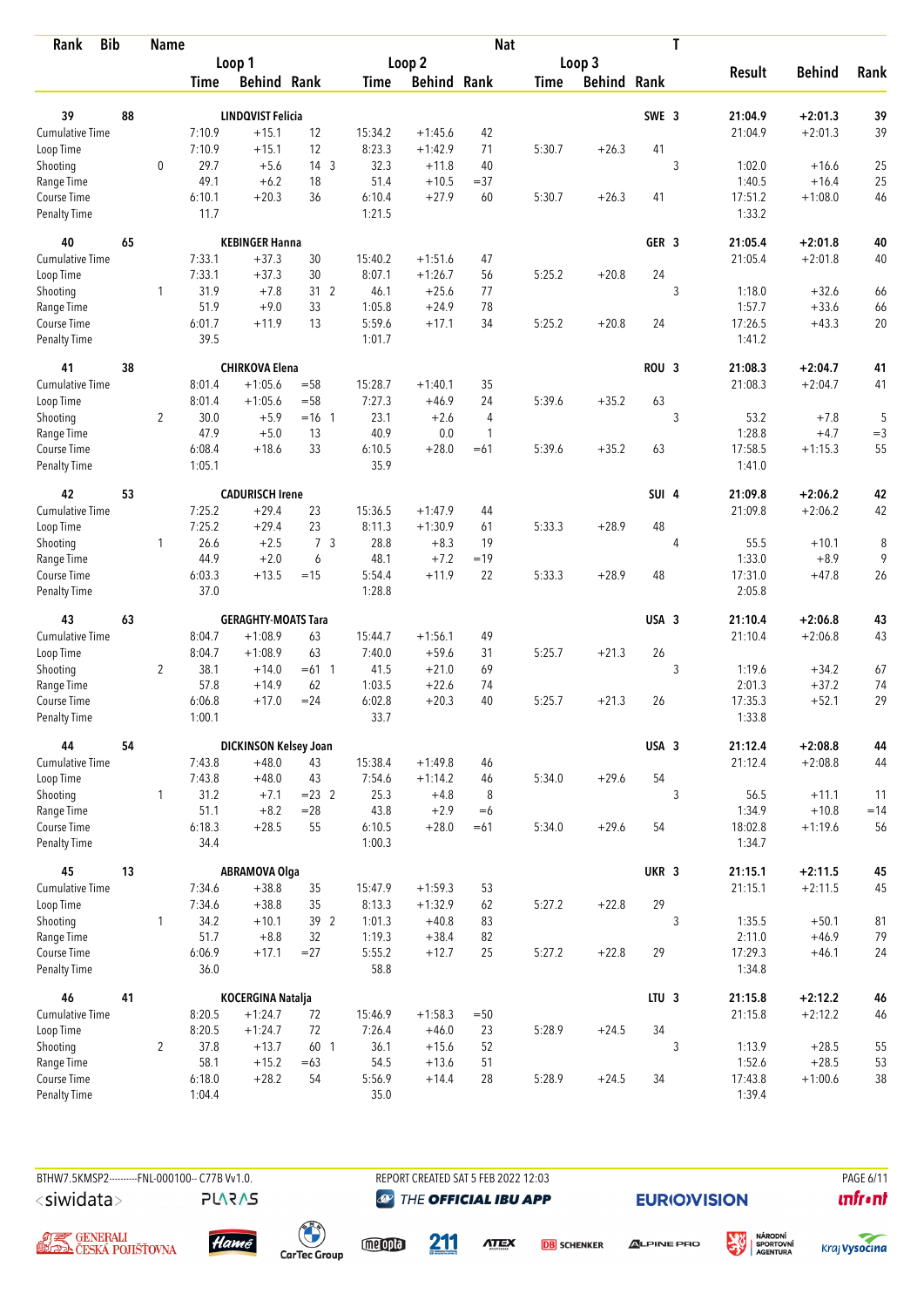| <b>Bib</b><br>Rank          |    | <b>Name</b>    |                |                                  |             |                |                    | <b>Nat</b> |             |                    |                  | T              |                    |                        |          |
|-----------------------------|----|----------------|----------------|----------------------------------|-------------|----------------|--------------------|------------|-------------|--------------------|------------------|----------------|--------------------|------------------------|----------|
|                             |    |                |                | Loop 1                           |             |                | Loop <sub>2</sub>  |            |             | Loop 3             |                  |                |                    |                        |          |
|                             |    |                | <b>Time</b>    | <b>Behind Rank</b>               |             | <b>Time</b>    | <b>Behind Rank</b> |            | <b>Time</b> | <b>Behind Rank</b> |                  |                | <b>Result</b>      | <b>Behind</b>          | Rank     |
|                             |    |                |                |                                  |             |                |                    |            |             |                    |                  |                |                    |                        |          |
| 47                          | 35 |                |                | <b>COLEBOURN Jillian Wei-Lin</b> |             |                |                    |            |             |                    | AUS <sub>2</sub> |                | 21:16.2            | $+2:12.6$              | 47       |
| <b>Cumulative Time</b>      |    |                | 7:47.4         | $+51.6$                          | 45          | 15:34.1        | $+1:45.5$          | 41         |             |                    | 67               |                | 21:16.2            | $+2:12.6$              | 47       |
| Loop Time                   |    |                | 7:47.4         | $+51.6$                          | 45          | 7:46.7         | $+1:06.3$          | 36         | 5:42.1      | $+37.7$            |                  |                |                    |                        |          |
| Shooting                    |    | 1              | 38.1<br>58.1   | $+14.0$                          | $=61$ 1     | 35.3           | $+14.8$<br>$+13.9$ | 50<br>52   |             |                    |                  | $\overline{2}$ | 1:13.5<br>1:52.9   | $+28.1$<br>$+28.8$     | 52<br>55 |
| Range Time<br>Course Time   |    |                | 6:10.8         | $+15.2$<br>$+21.0$               | $=63$<br>38 | 54.8<br>6:15.7 | $+33.2$            | 67         | 5:42.1      | $+37.7$            | 67               |                | 18:08.6            | $+1:25.4$              | $=60$    |
| <b>Penalty Time</b>         |    |                | 38.5           |                                  |             | 36.2           |                    |            |             |                    |                  |                | 1:14.7             |                        |          |
| 48                          | 48 |                |                | <b>VINKLARKOVA Tereza</b>        |             |                |                    |            |             |                    | CZE 2            |                | 21:18.0            | $+2:14.4$              | 48       |
| Cumulative Time             |    |                | 7:55.6         | $+59.8$                          | 51          | 15:32.7        | $+1:44.1$          | 40         |             |                    |                  |                | 21:18.0            | $+2:14.4$              | 48       |
| Loop Time                   |    |                | 7:55.6         | $+59.8$                          | 51          | 7:37.1         | $+56.7$            | $=28$      | 5:45.3      | $+40.9$            | 69               |                |                    |                        |          |
| Shooting                    |    | 1              | 29.2           | $+5.1$                           | $13-1$      | 32.2           | $+11.7$            | $= 38$     |             |                    |                  | $\overline{2}$ | 1:01.4             | $+16.0$                | 23       |
| Range Time                  |    |                | 49.5           | $+6.6$                           | 20          | 50.4           | $+9.5$             | 33         |             |                    |                  |                | 1:39.9             | $+15.8$                | 21       |
| Course Time                 |    |                | 6:27.7         | $+37.9$                          | 73          | 6:09.9         | $+27.4$            | 58         | 5:45.3      | $+40.9$            | 69               |                | 18:22.9            | $+1:39.7$              | 66       |
| <b>Penalty Time</b>         |    |                | 38.4           |                                  |             | 36.8           |                    |            |             |                    |                  |                | 1:15.2             |                        |          |
| 49                          | 72 |                |                | <b>EGOROVA Anastasiia</b>        |             |                |                    |            |             |                    | RUS <sub>3</sub> |                | 21:18.1            | $+2:14.5$              | 49       |
| Cumulative Time             |    |                | 8:14.3         | $+1:18.5$                        | 66          | 15:42.5        | $+1:53.9$          | 48         |             |                    |                  |                | 21:18.1            | $+2:14.5$              | 49       |
| Loop Time                   |    |                | 8:14.3         | $+1:18.5$                        | 66          | 7:28.2         | $+47.8$            | 25         | 5:35.6      | $+31.2$            | 57               |                |                    |                        |          |
| Shooting                    |    | $\overline{2}$ | 35.7           | $+11.6$                          | 50 1        | 28.3           | $+7.8$             | $=15$      |             |                    |                  | 3              | 1:04.1             | $+18.7$                | 32       |
| Range Time                  |    |                | 54.8           | $+11.9$                          | 46          | 47.5           | $+6.6$             | $=16$      |             |                    |                  |                | 1:42.3             | $+18.2$                | 30       |
| Course Time                 |    |                | 6:12.2         | $+22.4$                          | 43          | 6:04.0         | $+21.5$            | 45         | 5:35.6      | $+31.2$            | 57               |                | 17:51.8            | $+1:08.6$              | 48       |
| <b>Penalty Time</b>         |    |                | 1:07.3         |                                  |             | 36.7           |                    |            |             |                    |                  |                | 1:44.0             |                        |          |
| 50                          | 73 |                |                | <b>BELCHENKO Yelizaveta</b>      |             |                |                    |            |             |                    | KAZ <sub>3</sub> |                | 21:18.4            | $+2:14.8$              | 50       |
| Cumulative Time             |    |                | 8:01.2         | $+1:05.4$                        | 57          | 15:53.5        | $+2:04.9$          | 56         |             |                    |                  |                | 21:18.4            | $+2:14.8$              | 50       |
| Loop Time                   |    |                | 8:01.2         | $+1:05.4$                        | 57          | 7:52.3         | $+1:11.9$          | 43         | 5:24.9      | $+20.5$            | $= 22$           |                |                    |                        |          |
| Shooting                    |    | $\mathbf{1}$   | 39.3           | $+15.2$                          | 66 2        | 21.2           | $+0.7$             | 2          |             |                    |                  | 3              | 1:00.5             | $+15.1$                | 18       |
| Range Time                  |    |                | 58.8           | $+15.9$                          | $=65$       | 41.5           | $+0.6$             | 3          |             |                    |                  |                | 1:40.3             | $+16.2$                | 24       |
| Course Time                 |    |                | 6:23.1         | $+33.3$                          | 66          | 6:09.2         | $+26.7$            | 57         | 5:24.9      | $+20.5$            | $=22$            |                | 17:57.2            | $+1:14.0$              | 54       |
| <b>Penalty Time</b>         |    |                | 39.3           |                                  |             | 1:01.6         |                    |            |             |                    |                  |                | 1:40.9             |                        |          |
| 51                          | 45 |                |                | <b>KLIMINA Darya</b>             |             |                |                    |            |             |                    | KAZ <sub>3</sub> |                | 21:21.0            | $+2:17.4$              | 51       |
| Cumulative Time             |    |                | 8:17.9         | $+1:22.1$                        | 70          | 15:47.3        | $+1:58.7$          | 52         |             |                    |                  |                | 21:21.0            | $+2:17.4$              | 51       |
| Loop Time                   |    |                | 8:17.9         | $+1:22.1$                        | 70          | 7:29.4         | $+49.0$            | 26         | 5:33.7      | $+29.3$            | 50               |                |                    |                        |          |
| Shooting                    |    | $\overline{2}$ | 41.8           | $+17.7$                          | 72 1        | 31.3           | $+10.8$            | $= 31$     |             |                    |                  | 3              | 1:13.1             | $+27.7$                | $=50$    |
| Range Time                  |    |                | 1:03.4         | $+20.5$                          | 75          | 52.5           | $+11.6$            | 45         |             |                    |                  |                | 1:55.9             | $+31.8$                | 62       |
| Course Time                 |    |                | 6:11.9         | $+22.1$                          | 40          | 6:01.5         | $+19.0$            | 39         | 5:33.7      | $+29.3$            | 50               |                | 17:47.1            | $+1:03.9$              | 43       |
| <b>Penalty Time</b>         |    |                | 1:02.6         |                                  |             | 35.4           |                    |            |             |                    |                  |                | 1:38.0             |                        |          |
| 52                          | 43 |                |                | KOZICA Anika                     |             |                |                    |            |             |                    | CRO <sub>2</sub> |                | 21:23.1            | $+2:19.5$              | 52       |
| <b>Cumulative Time</b>      |    |                | 7:23.8         | $+28.0$                          | 22          | 15:29.9        | $+1:41.3$          | $= 38$     |             |                    |                  |                | 21:23.1            | $+2:19.5$              | 52       |
| Loop Time                   |    |                | 7:23.8         | $+28.0$                          | 22          | 8:06.1         | $+1:25.7$          | 55         | 5:53.2      | $+48.8$            | $77\,$           |                |                    |                        |          |
| Shooting                    |    | 0              | 26.7           | $+2.6$                           | 8 2         | 29.6           | $+9.1$             | 23         |             |                    |                  | $\overline{2}$ | 56.3               | $+10.9$                | $=9$     |
| Range Time                  |    |                | 47.3           | $+4.4$                           | 10          | 51.2           | $+10.3$            | 36         |             |                    |                  |                | 1:38.5             | $+14.4$                | 17       |
| Course Time                 |    |                | 6:24.7         | $+34.9$                          | 68          | 6:08.7         | $+26.2$            | 55         | 5:53.2      | $+48.8$            | 77               |                | 18:26.6            | $+1:43.4$              | $=72$    |
| Penalty Time                |    |                | 11.8           |                                  |             | 1:06.2         |                    |            |             |                    |                  |                | 1:18.0             |                        |          |
| 53                          | 86 |                |                | <b>MEZDREA Andreea</b>           |             |                |                    |            |             |                    | <b>ROU 2</b>     |                | 21:25.2            | $+2:21.6$              | 53       |
| <b>Cumulative Time</b>      |    |                | 7:53.0         | $+57.2$                          | 50          | 15:35.7        | $+1:47.1$          | 43         |             |                    |                  |                | 21:25.2            | $+2:21.6$              | 53       |
| Loop Time                   |    |                | 7:53.0         | $+57.2$                          | 50          | 7:42.7         | $+1:02.3$          | 34         | 5:49.5      | $+45.1$            | 73               |                |                    |                        |          |
| Shooting                    |    | $\mathbf{1}$   | 31.1           | $+7.0$                           | $22 \t1$    | 28.3           | $+7.8$             | $=15$      |             |                    |                  | $\overline{2}$ | 59.5               | $+14.1$                | 16       |
| Range Time                  |    |                | 51.3           | $+8.4$                           | 30          | 48.8           | $+7.9$             | 23         |             |                    |                  |                | 1:40.1             | $+16.0$                | 23       |
| Course Time<br>Penalty Time |    |                | 6:25.0<br>36.7 | $+35.2$                          | 69          | 6:17.4<br>36.5 | $+34.9$            | 70         | 5:49.5      | $+45.1$            | 73               |                | 18:31.9<br>1:13.2  | $+1:48.7$              | 75       |
|                             |    |                |                |                                  |             |                |                    |            |             |                    |                  |                |                    |                        |          |
| 54<br>Cumulative Time       | 59 |                | 7:50.4         | <b>TEPLA Eliska</b><br>$+54.6$   | 47          | 15:52.0        | $+2:03.4$          | 55         |             |                    | CZE <sub>3</sub> |                | 21:25.8<br>21:25.8 | $+2:22.2$<br>$+2:22.2$ | 54<br>54 |
| Loop Time                   |    |                | 7:50.4         | $+54.6$                          | 47          | 8:01.6         | $+1:21.2$          | 52         | 5:33.8      | $+29.4$            | 51               |                |                    |                        |          |
| Shooting                    |    | 1              | 40.9           | $+16.8$                          | $=69$ 2     | 33.5           | $+13.0$            | 45         |             |                    |                  | 3              | 1:14.5             | $+29.1$                | 56       |
| Range Time                  |    |                | 1:01.3         | $+18.4$                          | 73          | 52.2           | $+11.3$            | 44         |             |                    |                  |                | 1:53.5             | $+29.4$                | 56       |
| Course Time                 |    |                | 6:12.1         | $+22.3$                          | $=41$       | 6:08.0         | $+25.5$            | 54         | 5:33.8      | $+29.4$            | 51               |                | 17:53.9            | $+1:10.7$              | 50       |
| Penalty Time                |    |                | 37.0           |                                  |             | 1:01.4         |                    |            |             |                    |                  |                | 1:38.4             |                        |          |

BTHW7.5KMSP2----------FNL-000100-- C77B Vv1.0. <siwidata>

**PLARAS** 

REPORT CREATED SAT 5 FEB 2022 12:03 **@** THE OFFICIAL IBU APP

**EURIO)VISION** 

**PAGE 7/11 unfront** 





 $\begin{pmatrix} 1 \\ 1 \end{pmatrix}$ <br>CarTec Group

meona 211

**ATEX** 

**DB** SCHENKER

**ALPINE PRO** 



姿

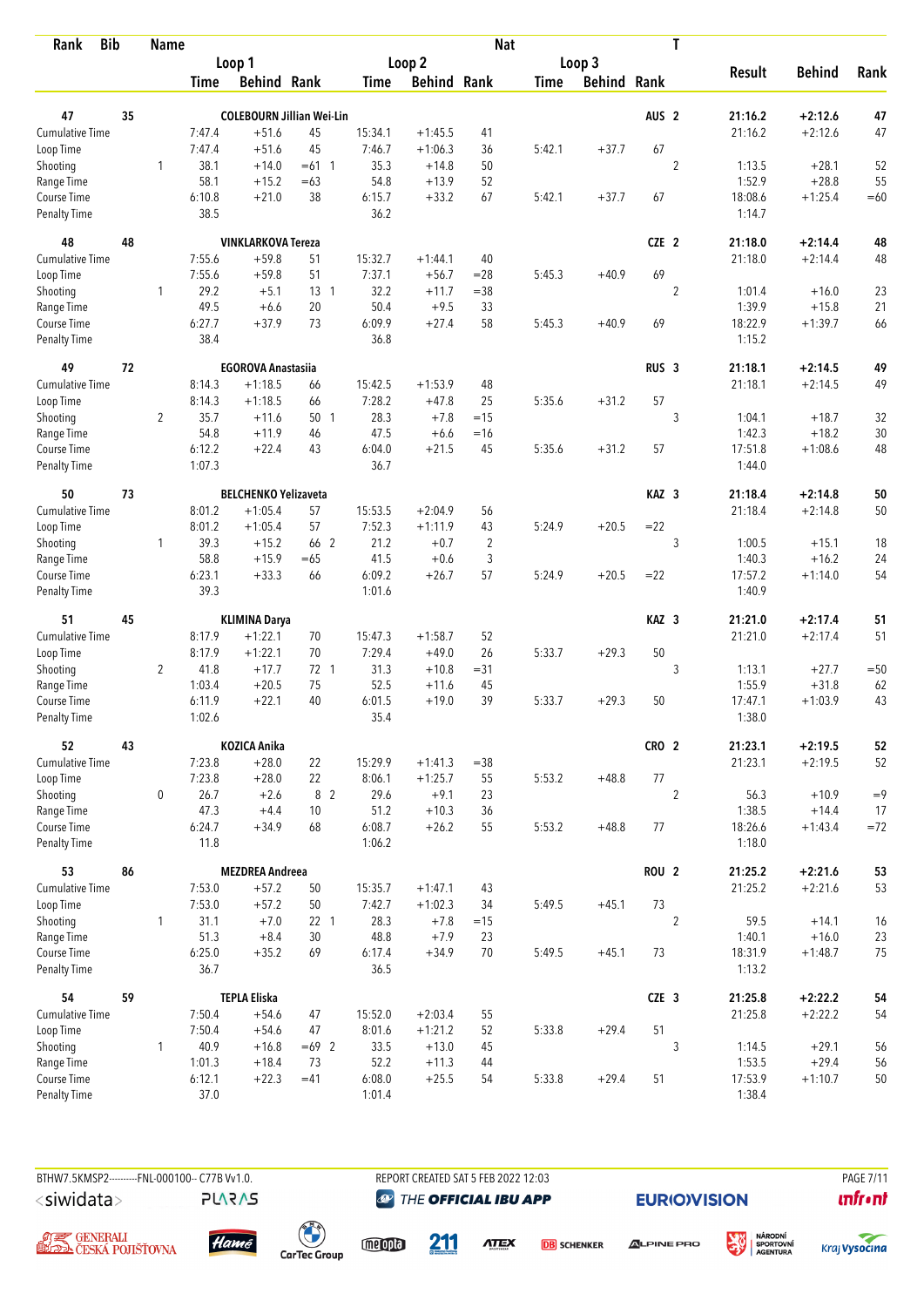| <b>Bib</b><br>Rank                 |                | <b>Name</b>    |                  |                         |                 |                  |                    | <b>Nat</b> |             |                    |                  | T                |                   |               |                  |
|------------------------------------|----------------|----------------|------------------|-------------------------|-----------------|------------------|--------------------|------------|-------------|--------------------|------------------|------------------|-------------------|---------------|------------------|
|                                    |                |                |                  | Loop 1                  |                 |                  | Loop 2             |            |             | Loop 3             |                  |                  |                   |               |                  |
|                                    |                |                | Time             | <b>Behind Rank</b>      |                 | Time             | <b>Behind Rank</b> |            | <b>Time</b> | <b>Behind Rank</b> |                  |                  | <b>Result</b>     | <b>Behind</b> | Rank             |
| 55                                 | 6              |                |                  | <b>JEANMONNOT Lou</b>   |                 |                  |                    |            |             |                    | FRA 4            |                  | 21:27.1           | $+2:23.5$     | 55               |
| <b>Cumulative Time</b>             |                |                | 7:34.4           | $+38.6$                 | 34              | 15:57.6          | $+2:09.0$          | 58         |             |                    |                  |                  | 21:27.1           | $+2:23.5$     | 55               |
| Loop Time                          |                |                | 7:34.4           | $+38.6$                 | 34              | 8:23.2           | $+1:42.8$          | 70         | 5:29.5      | $+25.1$            | $= 37$           |                  |                   |               |                  |
| Shooting                           |                | 1              | 36.2             | $+12.1$                 | 53 3            | 48.3             | $+27.8$            | 79         |             |                    |                  | $\overline{4}$   | 1:24.6            | $+39.2$       | 76               |
| Range Time                         |                |                | 55.0             | $+12.1$                 | $=47$           | 1:05.4           | $+24.5$            | $=76$      |             |                    |                  |                  | 2:00.4            | $+36.3$       | 71               |
| Course Time                        |                |                | 6:02.0           | $+12.2$                 | 14              | 5:50.8           | $+8.3$             | 11         | 5:29.5      | $+25.1$            | $= 37$           |                  | 17:22.3           | $+39.1$       | 18               |
| <b>Penalty Time</b>                |                |                | 37.4             |                         |                 | 1:27.0           |                    |            |             |                    |                  |                  | 2:04.4            |               |                  |
| 56                                 | 28             |                |                  | <b>SABULE Annija</b>    |                 |                  |                    |            |             |                    | LAT <sub>1</sub> |                  | 21:35.2           | $+2:31.6$     | 56               |
| Cumulative Time                    |                |                | 8:11.0           | $+1:15.2$               | 65              | 15:46.9          | $+1:58.3$          | $=50$      |             |                    |                  |                  | 21:35.2           | $+2:31.6$     | 56               |
| Loop Time                          |                |                | 8:11.0           | $+1:15.2$               | 65              | 7:35.9           | $+55.5$            | 27         | 5:48.3      | $+43.9$            | 72               |                  |                   |               |                  |
| Shooting                           |                | $\mathbf{1}$   | 34.5             | $+10.4$                 | 41 0            | 29.5             | $+9.0$             | $= 21$     |             |                    |                  | 1                | 1:04.0            | $+18.6$       | 31               |
| Range Time                         |                |                | 57.2             | $+14.3$                 | 58              | 48.9             | $+8.0$             | 24         |             |                    |                  |                  | 1:46.1            | $+22.0$       | 39               |
| Course Time                        |                |                | 6:35.1           | $+45.3$                 | 78              | 6:35.8           | $+53.3$            | 79         | 5:48.3      | $+43.9$            | 72               |                  | 18:59.2           | $+2:16.0$     | 78               |
| <b>Penalty Time</b>                |                |                | 38.7             |                         |                 | 11.2             |                    |            |             |                    |                  |                  | 49.9              |               |                  |
| 57                                 | 81             |                |                  | <b>SABITAVA Adelina</b> |                 |                  |                    |            |             |                    | BLR 2            |                  | 21:36.9           | $+2:33.3$     | 57               |
| <b>Cumulative Time</b>             |                |                | 8:14.9           | $+1:19.1$               | 67              | 15:56.8          | $+2:08.2$          | 57         |             |                    |                  |                  | 21:36.9           | $+2:33.3$     | 57               |
| Loop Time                          |                |                | 8:14.9           | $+1:19.1$               | 67              | 7:41.9           | $+1:01.5$          | 32         | 5:40.1      | $+35.7$            | 65               |                  |                   |               |                  |
| Shooting                           |                | 1              | 45.6             | $+21.5$                 | 79 1            | 36.6             | $+16.1$            | $= 54$     |             |                    |                  | $\boldsymbol{2}$ | 1:22.2            | $+36.8$       | 73               |
| Range Time                         |                |                | 1:05.2           | $+22.3$                 | 76              | 55.4             | $+14.5$            | 54         |             |                    |                  |                  | 2:00.6            | $+36.5$       | 72               |
| Course Time<br><b>Penalty Time</b> |                |                | 6:34.5<br>35.2   | $+44.7$                 | 77              | 6:12.0<br>34.5   | $+29.5$            | 65         | 5:40.1      | $+35.7$            | 65               |                  | 18:26.6<br>1:09.7 | $+1:43.4$     | $=72$            |
| 58                                 | $\overline{2}$ |                |                  | <b>MORTON Darcie</b>    |                 |                  |                    |            |             |                    | AUS <sub>2</sub> |                  | 21:37.6           | $+2:34.0$     | 58               |
| <b>Cumulative Time</b>             |                |                | 7:28.4           | $+32.6$                 | 27              | 15:50.9          | $+2:02.3$          | 54         |             |                    |                  |                  | 21:37.6           | $+2:34.0$     | 58               |
| Loop Time                          |                |                | 7:28.4           | $+32.6$                 | 27              | 8:22.5           | $+1:42.1$          | 69         | 5:46.7      | $+42.3$            | 70               |                  |                   |               |                  |
| Shooting                           |                | 0              | 37.1             | $+13.0$                 | 58 2            | 44.9             | $+24.4$            | 75         |             |                    |                  | $\overline{2}$   | 1:22.0            | $+36.6$       | 72               |
| Range Time                         |                |                | 56.1             | $+13.2$                 | 51              | 1:02.2           | $+21.3$            | 73         |             |                    |                  |                  | 1:58.3            | $+34.2$       | $=68$            |
| Course Time                        |                |                | 6:20.3           | $+30.5$                 | 61              | 6:18.1           | $+35.6$            | $=72$      | 5:46.7      | $+42.3$            | 70               |                  | 18:25.1           | $+1:41.9$     | 71               |
| <b>Penalty Time</b>                |                |                | 12.0             |                         |                 | 1:02.2           |                    |            |             |                    |                  |                  | 1:14.2            |               |                  |
| 59                                 | 9              |                |                  | <b>ERDAL Karoline</b>   |                 |                  |                    |            |             |                    | NOR 5            |                  | 21:40.3           | $+2:36.7$     | 59               |
| Cumulative Time                    |                |                | 7:55.7           | $+59.9$                 | 52              | 16:10.7          | $+2:22.1$          | 61         |             |                    |                  |                  | 21:40.3           | $+2:36.7$     | 59               |
| Loop Time                          |                |                | 7:55.7           | $+59.9$                 | 52              | 8:15.0           | $+1:34.6$          | 65         | 5:29.6      | $+25.2$            | 39               |                  |                   |               |                  |
| Shooting                           |                | $\overline{2}$ | 30.2             | $+6.1$                  | 18 3            | 24.1             | $+3.6$             | 5          |             |                    |                  | 5                | 54.3              | $+8.9$        | $\boldsymbol{7}$ |
| Range Time                         |                |                | 47.7             | $+4.8$                  | 12              | 43.8             | $+2.9$             | $=6$       |             |                    |                  |                  | 1:31.5            | $+7.4$        | $\overline{7}$   |
| Course Time                        |                |                | 6:04.7           | $+14.9$                 | 21              | 6:03.0           | $+20.5$            | 41         | 5:29.6      | $+25.2$            | 39               |                  | 17:37.3           | $+54.1$       | 32               |
| <b>Penalty Time</b>                |                |                | 1:03.3           |                         |                 | 1:28.2           |                    |            |             |                    |                  |                  | 2:31.5            |               |                  |
| 60                                 | 70             |                |                  | <b>MEINEN Susanna</b>   |                 |                  |                    |            |             |                    | SUI 5            |                  | 21:40.5           | $+2:36.9$     | $\bf 60$         |
| Cumulative Time                    |                |                | 7:58.7           | $+1:02.9$               | 55              | 16:12.8          | $+2:24.2$          | 62         |             |                    |                  |                  | 21:40.5           | $+2:36.9$     | $60\,$           |
| Loop Time                          |                |                | 7:58.7           | $+1:02.9$               | 55              | 8:14.1           | $+1:33.7$          | 64         | 5:27.7      | $+23.3$            | 31               |                  |                   |               |                  |
| Shooting                           |                | $\overline{2}$ | 31.5             | $+7.4$                  | $= 26$ 3        | 31.3             | $+10.8$            | $= 31$     |             |                    |                  | 5                | 1:02.8            | $+17.4$       | 27               |
| Range Time                         |                |                | $50.0$           | $+7.1$                  | $= 21$          | 50.6             | $+9.7$             | 34         |             |                    |                  |                  | 1:40.6            | $+16.5$       | $=26$            |
| Course Time<br>Penalty Time        |                |                | 6:06.3<br>1:02.4 | $+16.5$                 | 23              | 5:54.1<br>1:29.4 | $+11.6$            | $=20$      | 5:27.7      | $+23.3$            | 31               |                  | 17:28.1<br>2:31.8 | $+44.9$       | 23               |
| 61                                 | 68             |                |                  | ZINGERLE Linda          |                 |                  |                    |            |             |                    | ITA 4            |                  | 21:42.5           | $+2:38.9$     | $61\,$           |
| <b>Cumulative Time</b>             |                |                | 8:01.4           | $+1:05.6$               | $=58$           | 16:08.9          | $+2:20.3$          | 60         |             |                    |                  |                  | 21:42.5           | $+2:38.9$     | 61               |
| Loop Time                          |                |                | 8:01.4           | $+1:05.6$               | $=58$           | 8:07.5           | $+1:27.1$          | 57         | 5:33.6      | $+29.2$            | 49               |                  |                   |               |                  |
| Shooting                           |                | $\overline{2}$ | 30.8             | $+6.7$                  | 21 <sub>2</sub> | 40.2             | $+19.7$            | 66         |             |                    |                  | 4                | 1:11.0            | $+25.6$       | $=45$            |
| Range Time                         |                |                | 49.4             | $+6.5$                  | 19              | 59.1             | $+18.2$            | 64         |             |                    |                  |                  | 1:48.5            | $+24.4$       | 47               |
| Course Time                        |                |                | 6:07.6           | $+17.8$                 | 31              | 6:04.4           | $+21.9$            | $=47$      | 5:33.6      | $+29.2$            | 49               |                  | 17:45.6           | $+1:02.4$     | 41               |
| Penalty Time                       |                |                | 1:04.4           |                         |                 | 1:04.0           |                    |            |             |                    |                  |                  | 2:08.4            |               |                  |
| 62                                 | 78             |                |                  | <b>ZORC Kaja</b>        |                 |                  |                    |            |             |                    | SLO 3            |                  | 21:43.6           | $+2:40.0$     | $62\,$           |
| Cumulative Time                    |                |                | 7:39.3           | $+43.5$                 | 40              | 16:20.5          | $+2:31.9$          | 65         |             |                    |                  |                  | 21:43.6           | $+2:40.0$     | 62               |
| Loop Time                          |                |                | 7:39.3           | $+43.5$                 | 40              | 8:41.2           | $+2:00.8$          | 74         | 5:23.1      | $+18.7$            | 17               |                  |                   |               |                  |
| Shooting                           |                | 0              | 34.0             | $+9.9$                  | $=37.3$         | 43.9             | $+23.4$            | 73         |             |                    |                  | 3                | 1:17.9            | $+32.5$       | $=64$            |
| Range Time                         |                |                | 54.7             | $+11.8$                 | $=44$           | 1:02.0           | $+21.1$            | 71         |             |                    |                  |                  | 1:56.7            | $+32.6$       | 64               |
| Course Time                        |                |                | 6:34.3           | $+44.5$                 | 76              | 6:11.2           | $+28.7$            | 64         | 5:23.1      | $+18.7$            | 17               |                  | 18:08.6           | $+1:25.4$     | $=60$            |
| <b>Penalty Time</b>                |                |                | 10.3             |                         |                 | 1:28.0           |                    |            |             |                    |                  |                  | 1:38.3            |               |                  |



**PLARAS** 

REPORT CREATED SAT 5 FEB 2022 12:03 **@** THE OFFICIAL IBU APP

**EURIO)VISION** 

姿

**PAGE 8/11 unfront** 







meona

211

**ATEX DB** SCHENKER



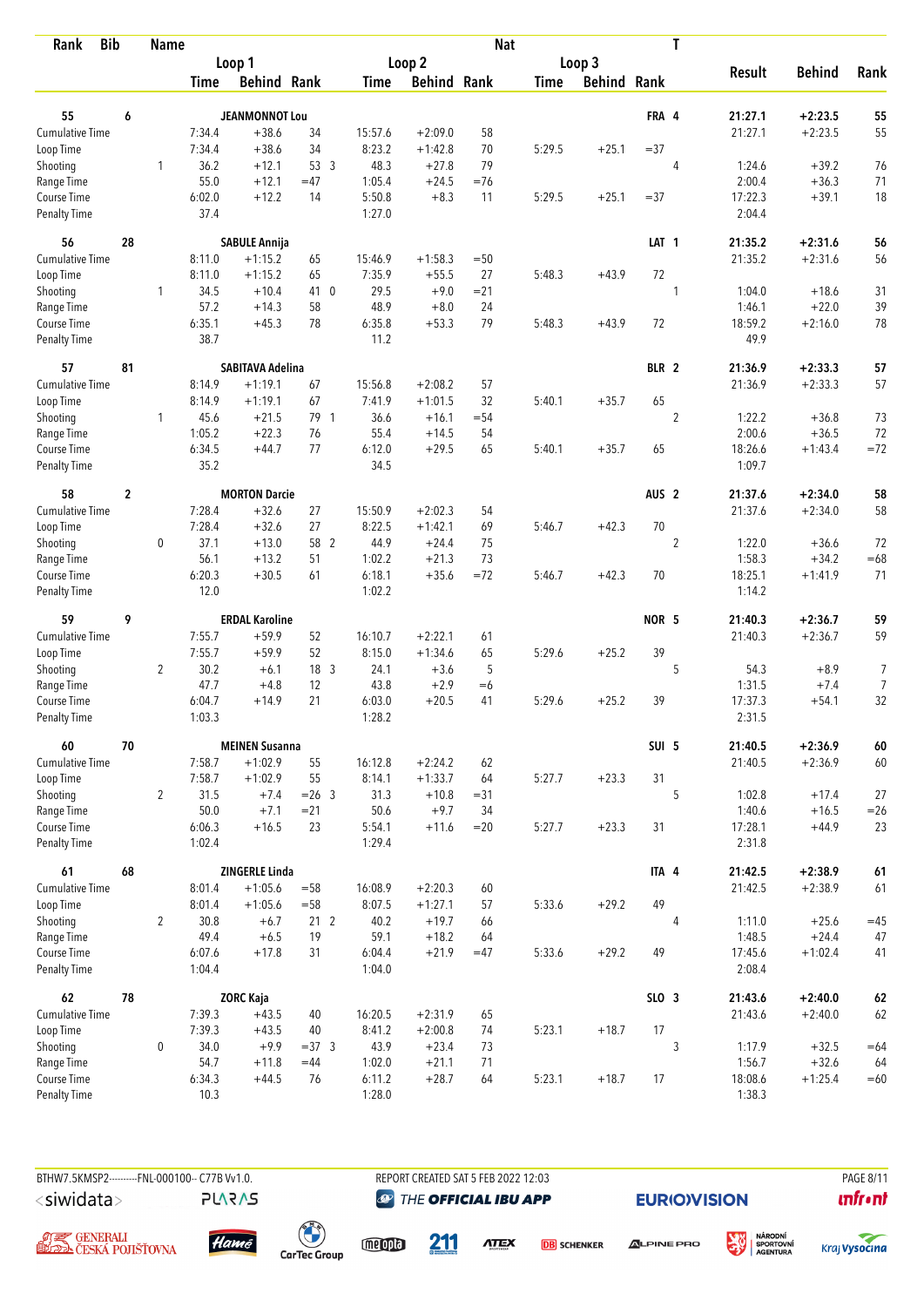| <b>Bib</b><br>Rank          |                | <b>Name</b>    |                |                             |                   |                  |                    | <b>Nat</b> |             |                    |                  | $\mathbf T$    |                   |                    |            |
|-----------------------------|----------------|----------------|----------------|-----------------------------|-------------------|------------------|--------------------|------------|-------------|--------------------|------------------|----------------|-------------------|--------------------|------------|
|                             |                |                |                | Loop 1                      |                   |                  | Loop 2             |            |             | Loop 3             |                  |                |                   |                    |            |
|                             |                |                | <b>Time</b>    | <b>Behind Rank</b>          |                   | <b>Time</b>      | <b>Behind Rank</b> |            | <b>Time</b> | <b>Behind Rank</b> |                  |                | <b>Result</b>     | <b>Behind</b>      | Rank       |
|                             |                |                |                |                             |                   |                  |                    |            |             |                    |                  |                |                   |                    |            |
| 63                          | 66             |                |                | <b>LIND Annie</b>           |                   |                  |                    |            |             |                    | SWE 3            |                | 21:43.7           | $+2:40.1$          | 63         |
| <b>Cumulative Time</b>      |                |                | 7:56.2         | $+1:00.4$                   | 53                | 16:05.9          | $+2:17.3$          | 59         |             |                    |                  |                | 21:43.7           | $+2:40.1$          | 63         |
| Loop Time                   |                |                | 7:56.2         | $+1:00.4$                   | 53                | 8:09.7           | $+1:29.3$          | 59<br>$=9$ | 5:37.8      | $+33.4$            | $=61$            |                |                   |                    |            |
| Shooting                    |                | 1              | 37.0<br>56.3   | $+12.9$                     | $= 56$ 2<br>$=52$ | 25.4             | $+4.9$             | $=10$      |             |                    |                  | 3              | 1:02.4            | $+17.0$<br>$+16.9$ | 26         |
| Range Time<br>Course Time   |                |                | 6:19.7         | $+13.4$<br>$+29.9$          | 60                | 44.7<br>6:20.6   | $+3.8$<br>$+38.1$  | 75         | 5:37.8      | $+33.4$            | $=61$            |                | 1:41.0<br>18:18.1 | $+1:34.9$          | 28<br>65   |
| <b>Penalty Time</b>         |                |                | 40.2           |                             |                   | 1:04.4           |                    |            |             |                    |                  |                | 1:44.6            |                    |            |
| 64                          | $\overline{1}$ |                |                | <b>GROSSMAN Hallie</b>      |                   |                  |                    |            |             |                    | USA 4            |                | 21:45.6           | $+2:42.0$          | 64         |
| <b>Cumulative Time</b>      |                |                | 8:30.0         | $+1:34.2$                   | 76                | 16:21.8          | $+2:33.2$          | 67         |             |                    |                  |                | 21:45.6           | $+2:42.0$          | 64         |
| Loop Time                   |                |                | 8:30.0         | $+1:34.2$                   | 76                | 7:51.8           | $+1:11.4$          | 41         | 5:23.8      | $+19.4$            | 18               |                |                   |                    |            |
| Shooting                    |                | $\overline{2}$ | 46.0           | $+21.9$                     | 80 2              | 29.7             | $+9.2$             | 24         |             |                    |                  | 4              | 1:15.8            | $+30.4$            | 61         |
| Range Time                  |                |                | 1:07.3         | $+24.4$                     | 80                | 50.3             | $+9.4$             | 32         |             |                    |                  |                | 1:57.6            | $+33.5$            | 65         |
| Course Time                 |                |                | 6:21.1         | $+31.3$                     | 64                | 6:00.4           | $+17.9$            | 37         | 5:23.8      | $+19.4$            | 18               |                | 17:45.3           | $+1:02.1$          | 40         |
| <b>Penalty Time</b>         |                |                | 1:01.6         |                             |                   | 1:01.1           |                    |            |             |                    |                  |                | 2:02.7            |                    |            |
| 65                          | 75             |                |                | KAVALEUSKAYA Yuliya         |                   |                  |                    |            |             |                    | BLR 4            |                | 21:50.1           | $+2:46.5$          | 65         |
| Cumulative Time             |                |                | 8:09.0         | $+1:13.2$                   | 64                | 16:17.0          | $+2:28.4$          | 64         |             |                    |                  |                | 21:50.1           | $+2:46.5$          | 65         |
| Loop Time                   |                |                | 8:09.0         | $+1:13.2$                   | 64                | 8:08.0           | $+1:27.6$          | 58         | 5:33.1      | $+28.7$            | $=46$            |                |                   |                    |            |
| Shooting                    |                | $\overline{2}$ | 35.0           | $+10.9$                     | $=45$ 2           | 39.9             | $+19.4$            | $=63$      |             |                    |                  | 4              | 1:14.9            | $+29.5$            | 57         |
| Range Time                  |                |                | 54.5           | $+11.6$                     | 42                | 58.2             | $+17.3$            | 62         |             |                    |                  |                | 1:52.7            | $+28.6$            | 54         |
| Course Time                 |                |                | 6:11.7         | $+21.9$                     | 39                | 6:07.6           | $+25.1$            | $=52$      | 5:33.1      | $+28.7$            | $=46$            |                | 17:52.4           | $+1:09.2$          | 49         |
| <b>Penalty Time</b>         |                |                | 1:02.8         |                             |                   | 1:02.2           |                    |            |             |                    |                  |                | 2:05.0            |                    |            |
| 66                          | 21             |                |                | KONDRATYEVA Anastassiya     |                   |                  |                    |            |             |                    | KAZ <sub>3</sub> |                | 21:51.0           | $+2:47.4$          | 66         |
| Cumulative Time             |                |                | 8:01.7         | $+1:05.9$                   | 60                | 16:21.5          | $+2:32.9$          | 66         |             |                    |                  |                | 21:51.0           | $+2:47.4$          | 66         |
| Loop Time                   |                |                | 8:01.7         | $+1:05.9$                   | 60                | 8:19.8           | $+1:39.4$          | 67         | 5:29.5      | $+25.1$            | $= 37$           |                |                   |                    |            |
| Shooting                    |                | $\mathbf{1}$   | 47.7           | $+23.6$                     | 81 2              | 49.8             | $+29.3$            | 81         |             |                    |                  | 3              | 1:37.6            | $+52.2$            | 83         |
| Range Time                  |                |                | 1:08.1         | $+25.2$                     | 81                | 1:10.4           | $+29.5$            | 81         |             |                    |                  |                | 2:18.5            | $+54.4$            | 82         |
| Course Time                 |                |                | 6:17.5         | $+27.7$                     | $=52$             | 6:04.4           | $+21.9$            | $=47$      | 5:29.5      | $+25.1$            | $= 37$           |                | 17:51.4           | $+1:08.2$          | 47         |
| <b>Penalty Time</b>         |                |                | 36.1           |                             |                   | 1:05.0           |                    |            |             |                    |                  |                | 1:41.1            |                    |            |
| 67                          | 17             |                |                | <b>LAARI Sanna</b>          |                   |                  |                    |            |             |                    | FIN <sub>3</sub> |                | 21:54.9           | $+2:51.3$          | 67         |
| <b>Cumulative Time</b>      |                |                | 8:02.0         | $+1:06.2$                   | 61                | 16:22.1          | $+2:33.5$          | 68         |             |                    |                  |                | 21:54.9           | $+2:51.3$          | 67         |
| Loop Time                   |                |                | 8:02.0         | $+1:06.2$                   | 61                | 8:20.1           | $+1:39.7$          | 68         | 5:32.8      | $+28.4$            | 44               |                |                   |                    |            |
| Shooting                    |                | $\mathbf{1}$   | 35.8           | $+11.7$                     | $= 512$           | 37.7             | $+17.2$            | 58         |             |                    |                  | 3              | 1:13.6            | $+28.2$            | 53         |
| Range Time                  |                |                | 57.6           | $+14.7$                     | 61                | 56.6             | $+15.7$            | 57         |             |                    |                  |                | 1:54.2            | $+30.1$            | 58         |
| Course Time                 |                |                | 6:25.4         | $+35.6$                     | 70                | 6:18.1           | $+35.6$            | $=72$      | 5:32.8      | $+28.4$            | 44               |                | 18:16.3           | $+1:33.1$          | 64         |
| <b>Penalty Time</b>         |                |                | 39.0           |                             |                   | 1:05.4           |                    |            |             |                    |                  |                | 1:44.4            |                    |            |
| 68                          | 14             |                |                | <b>TOLMACHEVA Anastasia</b> |                   |                  |                    |            |             |                    | ROU <sub>5</sub> |                | 22:02.3           | $+2:58.7$          | 68         |
| <b>Cumulative Time</b>      |                |                | 7:47.6         | $+51.8$                     | 46                | 16:29.4          | $+2:40.8$          | 70         |             |                    |                  |                | 22:02.3           | $+2:58.7$          | 68         |
| Loop Time                   |                |                | 7:47.6         | $+51.8$                     | 46                | 8:41.8           | $+2:01.4$          | 75         | 5:32.9      | $+28.5$            | 45               |                |                   |                    |            |
| Shooting                    |                | $\mathbf{1}$   | 33.8           | $+9.7$                      | 36 4              | 32.4             | $+11.9$            | 41         |             |                    |                  | 5              | 1:06.2            | $+20.8$            | 38         |
| Range Time                  |                |                | 53.2           | $+10.3$                     | 38                | 52.1             | $+11.2$            | $=41$      |             |                    |                  |                | 1:45.3            | $+21.2$            | 34         |
| Course Time<br>Penalty Time |                |                | 6:16.5<br>37.9 | $+26.7$                     | 51                | 5:49.5<br>2:00.2 | $+7.0$             | $=9$       | 5:32.9      | $+28.5$            | 45               |                | 17:38.9<br>2:38.1 | $+55.7$            | 33         |
| 68                          | 30             |                |                | <b>LEHTLA Kadri</b>         |                   |                  |                    |            |             |                    | EST 4            |                | 22:02.3           | $+2:58.7$          | 68         |
| <b>Cumulative Time</b>      |                |                | 7:52.0         | $+56.2$                     | 49                | 16:26.8          | $+2:38.2$          | 69         |             |                    |                  |                | 22:02.3           | $+2:58.7$          | 68         |
| Loop Time                   |                |                | 7:52.0         | $+56.2$                     | 49                | 8:34.8           | $+1:54.4$          | 73         | 5:35.5      | $+31.1$            | 56               |                |                   |                    |            |
| Shooting                    |                | $\mathbf{1}$   | 34.6           | $+10.5$                     | 42 3              | 32.8             | $+12.3$            | $=42$      |             |                    |                  | $\overline{4}$ | 1:07.5            | $+22.1$            | 40         |
| Range Time                  |                |                | 55.2           | $+12.3$                     | $=49$             | 51.6             | $+10.7$            | 39         |             |                    |                  |                | 1:46.8            | $+22.7$            | 42         |
| Course Time                 |                |                | 6:20.7         | $+30.9$                     | 62                | 6:10.9           | $+28.4$            | 63         | 5:35.5      | $+31.1$            | 56               |                | 18:07.1           | $+1:23.9$          | 59         |
| Penalty Time                |                |                | 36.1           |                             |                   | 1:32.3           |                    |            |             |                    |                  |                | 2:08.4            |                    |            |
| 70                          | 83             |                |                | OTCOVSKA Kristyna           |                   |                  |                    |            |             |                    | CZE 4            |                | 22:03.2           | $+2:59.6$          | ${\bf 70}$ |
| <b>Cumulative Time</b>      |                |                | 8:31.7         | $+1:35.9$                   | 77                | 16:35.7          | $+2:47.1$          | 72         |             |                    |                  |                | 22:03.2           | $+2:59.6$          | 70         |
| Loop Time                   |                |                | 8:31.7         | $+1:35.9$                   | 77                | 8:04.0           | $+1:23.6$          | 53         | 5:27.5      | $+23.1$            | 30               |                |                   |                    |            |
| Shooting                    |                | $\overline{2}$ | 36.6           | $+12.5$                     | 55 2              | 26.6             | $+6.1$             | 13         |             |                    |                  | 4              | 1:03.3            | $+17.9$            | 28         |
| Range Time                  |                |                | 57.1           | $+14.2$                     | 57                | 49.3             | $+8.4$             | 26         |             |                    |                  |                | 1:46.4            | $+22.3$            | 41         |
| Course Time                 |                |                | 6:27.0         | $+37.2$                     | 71                | 6:08.8           | $+26.3$            | 56         | 5:27.5      | $+23.1$            | 30               |                | 18:03.3           | $+1:20.1$          | 57         |
| Penalty Time                |                |                | 1:07.6         |                             |                   | 1:05.9           |                    |            |             |                    |                  |                | 2:13.5            |                    |            |

**PLARAS** 

BTHW7.5KMSP2---------FNL-000100-- C77B W1.0. REPORT CREATED SAT 5 FEB 2022 12:03 PAGE 9/11 **@** THE OFFICIAL IBU APP

**EURIO)VISION** 

姿







 $\begin{pmatrix} 1 \\ 1 \end{pmatrix}$ <br>CarTec Group meona

211

**ATEX DB** SCHENKER



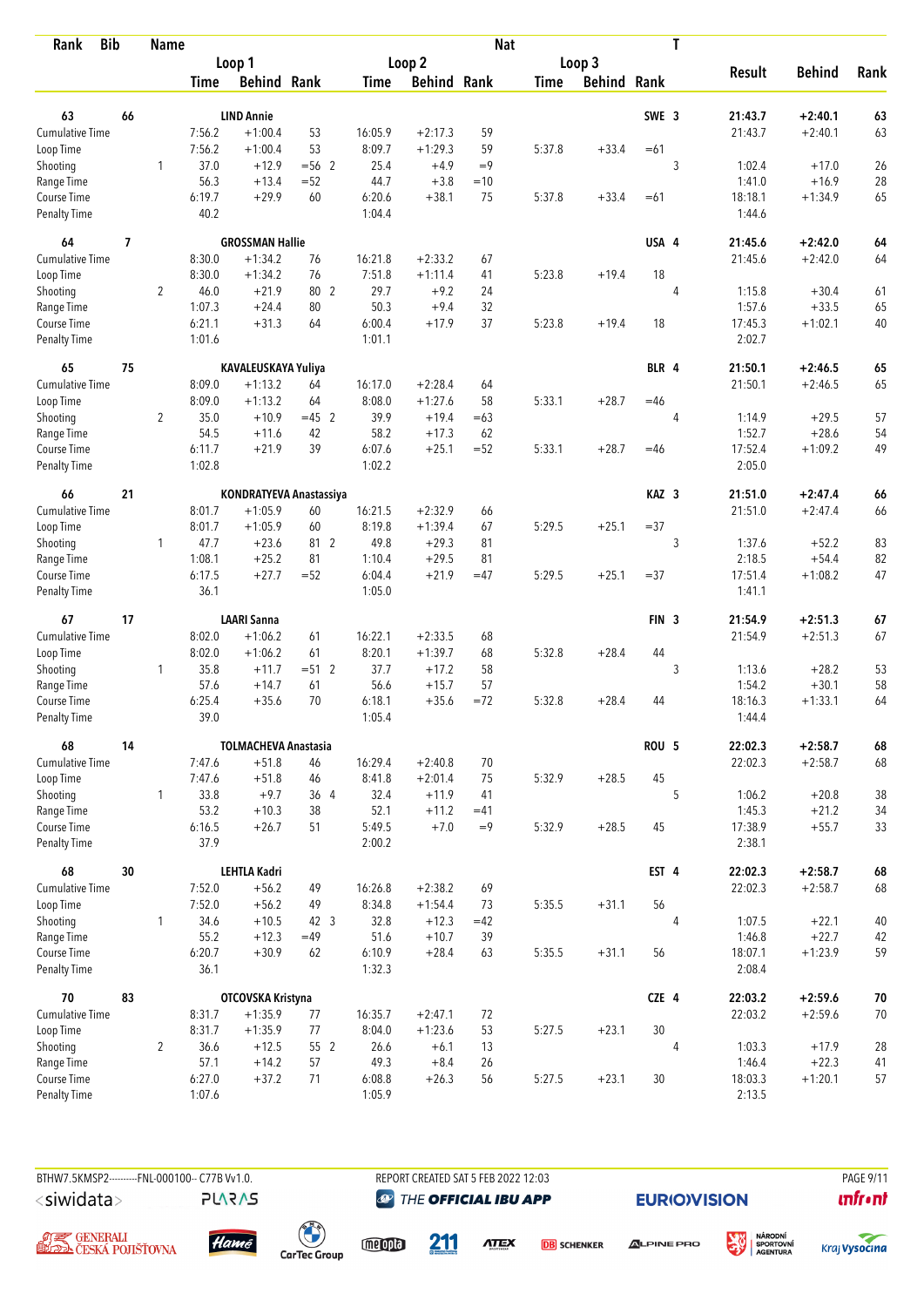| <b>Bib</b><br>Rank                 |    | <b>Name</b>    |                  |                        |          |                  |                    | <b>Nat</b>  |             |                    |       | T |                   |               |            |
|------------------------------------|----|----------------|------------------|------------------------|----------|------------------|--------------------|-------------|-------------|--------------------|-------|---|-------------------|---------------|------------|
|                                    |    |                |                  | Loop 1                 |          |                  | Loop 2             |             |             | Loop 3             |       |   |                   |               |            |
|                                    |    |                | Time             | <b>Behind Rank</b>     |          | Time             | <b>Behind Rank</b> |             | <b>Time</b> | <b>Behind Rank</b> |       |   | <b>Result</b>     | <b>Behind</b> | Rank       |
| 71                                 | 15 |                |                  | <b>FUKUDA Hikaru</b>   |          |                  |                    |             |             |                    | JPN 3 |   | 22:10.7           | $+3:07.1$     | 71         |
| <b>Cumulative Time</b>             |    |                | 7:57.1           | $+1:01.3$              | 54       | 16:14.4          | $+2:25.8$          | 63          |             |                    |       |   | 22:10.7           | $+3:07.1$     | 71         |
| Loop Time                          |    |                | 7:57.1           | $+1:01.3$              | 54       | 8:17.3           | $+1:36.9$          | 66          | 5:56.3      | $+51.9$            | 80    |   |                   |               |            |
| Shooting                           |    | 1              | 35.6             | $+11.5$                | $=48$ 2  | 29.8             | $+9.3$             | 25          |             |                    |       | 3 | 1:05.4            | $+20.0$       | $= 34$     |
| Range Time                         |    |                | 55.0             | $+12.1$                | $=47$    | 49.0             | $+8.1$             | 25          |             |                    |       |   | 1:44.0            | $+19.9$       | 32         |
| Course Time                        |    |                | 6:21.8           | $+32.0$                | 65       | 6:21.1           | $+38.6$            | 76          | 5:56.3      | $+51.9$            | 80    |   | 18:39.2           | $+1:56.0$     | 76         |
| <b>Penalty Time</b>                |    |                | 40.3             |                        |          | 1:07.2           |                    |             |             |                    |       |   | 1:47.5            |               |            |
| 72                                 | 46 |                |                  | <b>IVANOVA Aliona</b>  |          |                  |                    |             |             |                    | MDA 4 |   | 22:26.7           | $+3:23.1$     | 72         |
| <b>Cumulative Time</b>             |    |                | 8:46.9           | $+1:51.1$              | 78       | 16:52.8          | $+3:04.2$          | 74          |             |                    |       |   | 22:26.7           | $+3:23.1$     | 72         |
| Loop Time                          |    |                | 8:46.9           | $+1:51.1$              | 78       | 8:05.9           | $+1:25.5$          | 54          | 5:33.9      | $+29.5$            | $=52$ |   |                   |               |            |
| Shooting                           |    | $\overline{2}$ | 44.3             | $+20.2$                | $=75$ 2  | 31.4             | $+10.9$            | 33          |             |                    |       | 4 | 1:15.7            | $+30.3$       | 60         |
| Range Time                         |    |                | 1:06.7           | $+23.8$                | 78       | 52.1             | $+11.2$            | $=41$       |             |                    |       |   | 1:58.8            | $+34.7$       | 70         |
| Course Time                        |    |                | 6:32.0           | $+42.2$                | 75       | 6:04.2           | $+21.7$            | 46          | 5:33.9      | $+29.5$            | $=52$ |   | 18:10.1           | $+1:26.9$     | 62         |
| Penalty Time                       |    |                | 1:08.2           |                        |          | 1:09.6           |                    |             |             |                    |       |   | 2:17.8            |               |            |
| 73                                 | 12 |                |                  | <b>KUDAYEVA Darya</b>  |          |                  |                    |             |             |                    | BLR 4 |   | 22:29.1           | $+3:25.5$     | 73         |
| <b>Cumulative Time</b>             |    |                | 8:23.9           | $+1:28.1$              | 74       | 16:34.7          | $+2:46.1$          | 71          |             |                    |       |   | 22:29.1           | $+3:25.5$     | 73         |
| Loop Time                          |    |                | 8:23.9           | $+1:28.1$              | 74       | 8:10.8           | $+1:30.4$          | 60          | 5:54.4      | $+50.0$            | 79    |   |                   |               |            |
| Shooting                           |    | $\overline{2}$ | 37.2             | $+13.1$                | 59 2     | 35.6             | $+15.1$            | 51          |             |                    |       | 4 | 1:12.9            | $+27.5$       | 49         |
| Range Time                         |    |                | 57.0<br>6:18.5   | $+14.1$<br>$+28.7$     | 56       | 54.1<br>6:10.3   | $+13.2$            | 48<br>59    |             |                    | 79    |   | 1:51.1<br>18:23.2 | $+27.0$       | 51<br>67   |
| Course Time<br><b>Penalty Time</b> |    |                | 1:08.4           |                        | 56       | 1:06.4           | $+27.8$            |             | 5:54.4      | $+50.0$            |       |   | 2:14.8            | $+1:40.0$     |            |
| 74                                 | 79 |                |                  | <b>KAUTZER Amanda</b>  |          |                  |                    |             |             |                    | USA 3 |   | 22:32.7           | $+3:29.1$     | 74         |
| <b>Cumulative Time</b>             |    |                | 8:15.8           | $+1:20.0$              | 69       | 16:48.2          | $+2:59.6$          | 73          |             |                    |       |   | 22:32.7           | $+3:29.1$     | 74         |
| Loop Time                          |    |                | 8:15.8           | $+1:20.0$              | 69       | 8:32.4           | $+1:52.0$          | 72          | 5:44.5      | $+40.1$            | 68    |   |                   |               |            |
| Shooting                           |    | 1              | 50.2             | $+26.1$                | 83 2     | 39.9             | $+19.4$            | $=63$       |             |                    |       | 3 | 1:30.1            | $+44.7$       | 79         |
| Range Time                         |    |                | 1:10.6           | $+27.7$                | $= 82$   | 59.7             | $+18.8$            | 65          |             |                    |       |   | 2:10.3            | $+46.2$       | 78         |
| Course Time                        |    |                | 6:29.6           | $+39.8$                | 74       | 6:28.9           | $+46.4$            | 78          | 5:44.5      | $+40.1$            | 68    |   | 18:43.0           | $+1:59.8$     | 77         |
| <b>Penalty Time</b>                |    |                | 35.6             |                        |          | 1:03.8           |                    |             |             |                    |       |   | 1:39.4            |               |            |
| 75                                 | 82 |                |                  | <b>FAUNER Eleonora</b> |          |                  |                    |             |             |                    | ITA 6 |   | 22:33.6           | $+3:30.0$     | 75         |
| <b>Cumulative Time</b>             |    |                | 9:00.5           | $+2:04.7$              | 79       | 17:00.5          | $+3:11.9$          | 75          |             |                    |       |   | 22:33.6           | $+3:30.0$     | 75         |
| Loop Time                          |    |                | 9:00.5           | $+2:04.7$              | 79       | 8:00.0           | $+1:19.6$          | 51          | 5:33.1      | $+28.7$            | $=46$ |   |                   |               |            |
| Shooting                           |    | 4              | 41.5             | $+17.4$                | 712      | 34.9             | $+14.4$            | 48          |             |                    |       | 6 | 1:16.4            | $+31.0$       | 62         |
| Range Time                         |    |                | 1:00.5           | $+17.6$                | 70       | 54.3             | $+13.4$            | 50          |             |                    |       |   | 1:54.8            | $+30.7$       | 60         |
| Course Time                        |    |                | 6:04.6           | $+14.8$                | $=19$    | 6:03.2           | $+20.7$            | 42          | 5:33.1      | $+28.7$            | $=46$ |   | 17:40.9           | $+57.7$       | 35         |
| Penalty Time                       |    |                | 1:55.4           |                        |          | 1:02.5           |                    |             |             |                    |       |   | 2:57.9            |               |            |
| 76                                 | 23 |                |                  | <b>LEJSEK Klara</b>    |          |                  |                    |             |             |                    | CZE 6 |   | 22:55.4           | $+3:51.8$     | 76         |
| Cumulative Time                    |    |                | 8:18.3           | $+1:22.5$              | 71       | 17:20.8          | $+3:32.2$          | 77          |             |                    |       |   | 22:55.4           | $+3:51.8$     | 76         |
| Loop Time                          |    |                | 8:18.3           | $+1:22.5$              | 71       | 9:02.5           | $+2:22.1$          | 78          | 5:34.6      | $+30.2$            | 55    |   |                   |               |            |
| Shooting                           |    | $\overline{2}$ | 40.9             | $+16.8$                | $=69$ 4  | 40.8             | $+20.3$            | 68          |             |                    |       | 6 | 1:21.8            | $+36.4$       | 71         |
| Range Time<br>Course Time          |    |                | 1:00.6           | $+17.7$                | 71<br>46 | 1:00.1<br>6:06.7 | $+19.2$            | $=67$<br>51 | 5:34.6      |                    | 55    |   | 2:00.7            | $+36.6$       | 73         |
| Penalty Time                       |    |                | 6:15.0<br>1:02.7 | $+25.2$                |          | 1:55.7           | $+24.2$            |             |             | $+30.2$            |       |   | 17:56.3<br>2:58.4 | $+1:13.1$     | 53         |
| 77                                 | 67 |                |                  | <b>JANDOVA Tereza</b>  |          |                  |                    |             |             |                    | CZE 5 |   | 23:19.7           | $+4:16.1$     | $77$       |
| <b>Cumulative Time</b>             |    |                | 8:21.6           | $+1:25.8$              | 73       | 17:29.9          | $+3:41.3$          | 78          |             |                    |       |   | 23:19.7           | $+4:16.1$     | 77         |
| Loop Time                          |    |                | 8:21.6           | $+1:25.8$              | 73       | 9:08.3           | $+2:27.9$          | 79          | 5:49.8      | $+45.4$            | 74    |   |                   |               |            |
| Shooting                           |    | $\overline{2}$ | 39.1             | $+15.0$                | $=64$ 3  | 57.3             | $+36.8$            | 82          |             |                    |       | 5 | 1:36.4            | $+51.0$       | 82         |
| Range Time                         |    |                | 59.2             | $+16.3$                | 67       | 1:19.4           | $+38.5$            | 83          |             |                    |       |   | 2:18.6            | $+54.5$       | 83         |
| Course Time                        |    |                | 6:17.5           | $+27.7$                | $=52$    | 6:16.8           | $+34.3$            | 69          | 5:49.8      | $+45.4$            | 74    |   | 18:24.1           | $+1:40.9$     | 69         |
| <b>Penalty Time</b>                |    |                | 1:04.9           |                        |          | 1:32.1           |                    |             |             |                    |       |   | 2:37.0            |               |            |
| 78                                 | 76 |                |                  | <b>KRESIK Maryia</b>   |          |                  |                    |             |             |                    | LTU 4 |   | 23:26.0           | $+4:22.4$     | ${\bf 78}$ |
| Cumulative Time                    |    |                | 7:46.6           | $+50.8$                | 44       | 17:19.3          | $+3:30.7$          | 76          |             |                    |       |   | 23:26.0           | $+4:22.4$     | 78         |
| Loop Time                          |    |                | 7:46.6           | $+50.8$                | 44       | 9:32.7           | $+2:52.3$          | 82          | 6:06.7      | $+1:02.3$          | 81    |   |                   |               |            |
| Shooting                           |    | 0              | 38.1             | $+14.0$                | $=61$ 4  | 39.0             | $+18.5$            | 62          |             |                    |       | 4 | 1:17.2            | $+31.8$       | 63         |
| Range Time                         |    |                | 57.4             | $+14.5$                | $= 59$   | 58.3             | $+17.4$            | 63          |             |                    |       |   | 1:55.7            | $+31.6$       | 61         |
| Course Time                        |    |                | 6:38.1           | $+48.3$                | 79       | 6:26.6           | $+44.1$            | 77          | 6:06.7      | $+1:02.3$          | 81    |   | 19:11.4           | $+2:28.2$     | 79         |
| Penalty Time                       |    |                | 11.1             |                        |          | 2:07.8           |                    |             |             |                    |       |   | 2:18.9            |               |            |

**PLARAS** 

BTHW7.5KMSP2---------FNL-000100-- C77B W1.0. REPORT CREATED SAT 5 FEB 2022 12:03 PAGE 10/11 **@** THE OFFICIAL IBU APP

**EURIO)VISION** 

**unfront** 





meona

211

**ATEX DB** SCHENKER